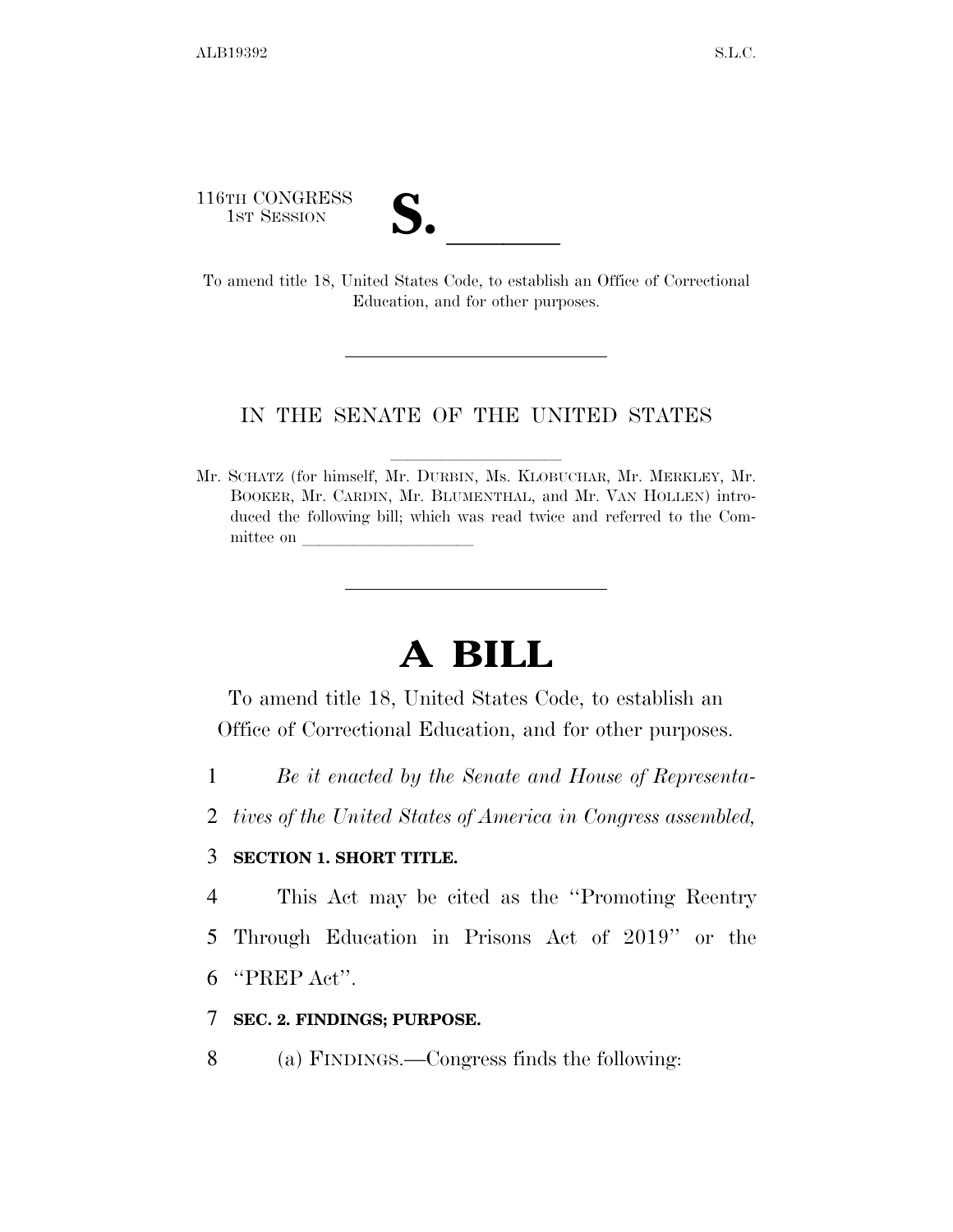(1) Over the course of an 8-year-period fol- lowing the release of individuals from Federal pris- ons, the United States Sentencing Commission found that 49.3 percent of such individuals were re- arrested, 31.7 percent were reconvicted, and 24.6 percent were reincarcerated. (2) The Bureau of Justice Statistics found that over a similar time period as described in paragraph (1), 83 percent of people released from State prisons were rearrested. (3) A broad spectrum of correctional education programming can prepare individuals for the con- temporary workforce pre-release, ensuring that upon release the individuals are best situated to be pro- ductive members of their communities. (4) Education for people in prisons has a clear public safety benefit, reducing recidivism rates by over 43 percent. (5) Employment is 13 percent higher for indi- viduals who participated in either academic or voca- tional programs in prison, and 28 percent higher for individuals who participated in vocational programs alone. (6) During the first 3 years after an individual is released, each dollar spent on funding prison edu-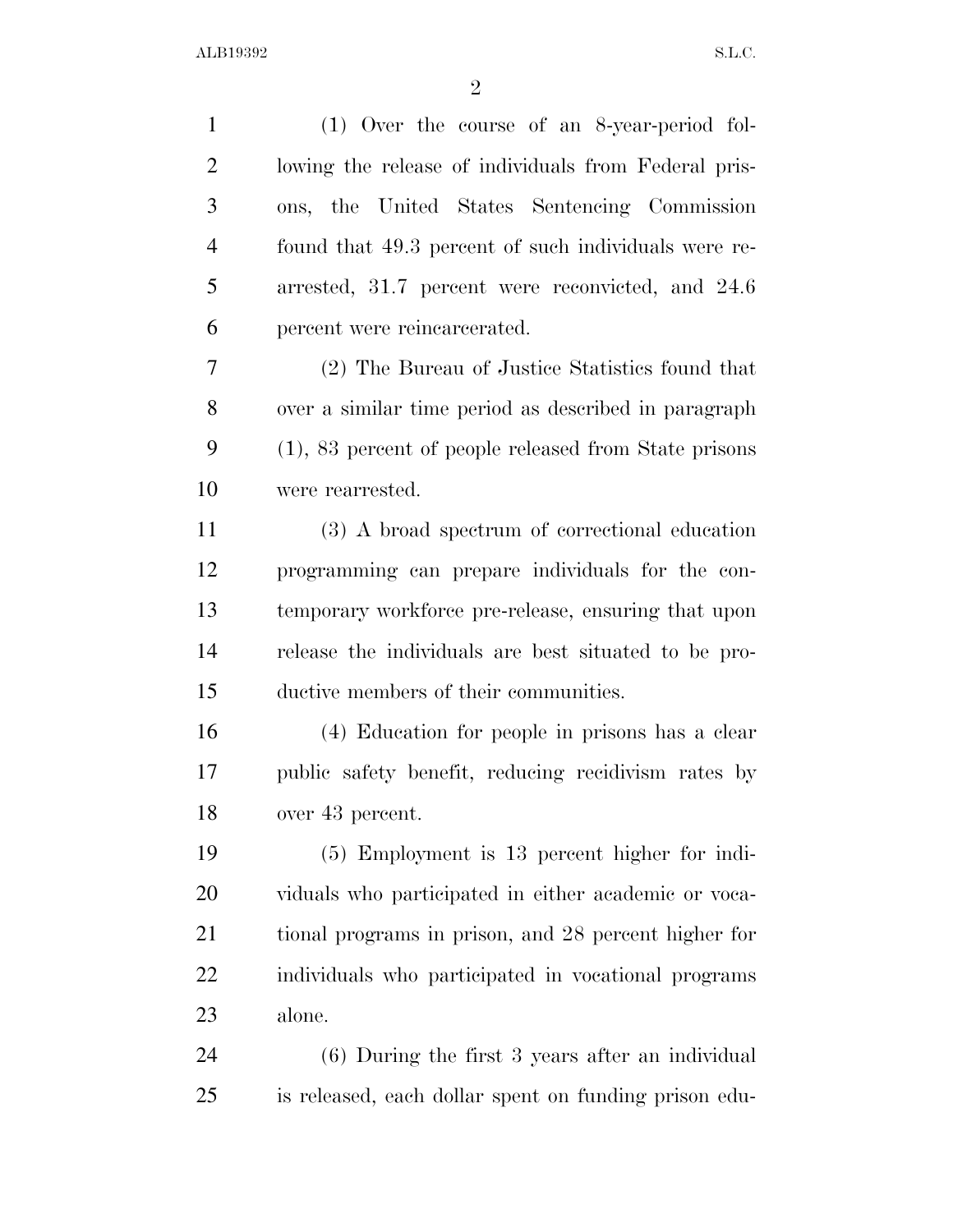| $\mathbf{1}$   | cation programs reduces incarceration costs by 4 to     |
|----------------|---------------------------------------------------------|
| $\overline{2}$ | 5 dollars.                                              |
| 3              | (7) Correctional education helps to improve the         |
| $\overline{4}$ | safety of the prison environment, not only for incar-   |
| 5              | cerated individuals, but also for correctional officers |
| 6              | and prison staff.                                       |
| 7              | $(8)$ A 2016 analysis of the Bureau of Prisons          |
| 8              | education programs found that the Bureau of Pris-       |
| 9              | ons spends 20 percent as much on inmate education       |
| 10             | as the nearest sized State prison systems and experi-   |
| 11             | ences a proportionally low return.                      |
| 12             | $(9)$ The 2016 analysis described in paragraph          |
| 13             | (8) also found that the Bureau of Prisons lacked the    |
| 14             | staff, programmatic strategy and alignment, budget,     |
| 15             | assessment, and educational support to effectively      |
| 16             | administer educational programs.                        |
| 17             | (b) PURPOSE.—The purpose of this Act is to create       |
| 18             | a dedicated office within the Bureau of Prisons to-     |
| 19             | (1) improve the correctional educational pro-           |
| 20             | gramming provided by the Bureau of Prisons;             |
| 21             | (2) ensure access to quality programs across all        |
| 22             | Federal penal and correctional institutions;            |
| 23             | (3) create partnerships with education providers        |
| 24             | to offer quality programs; and                          |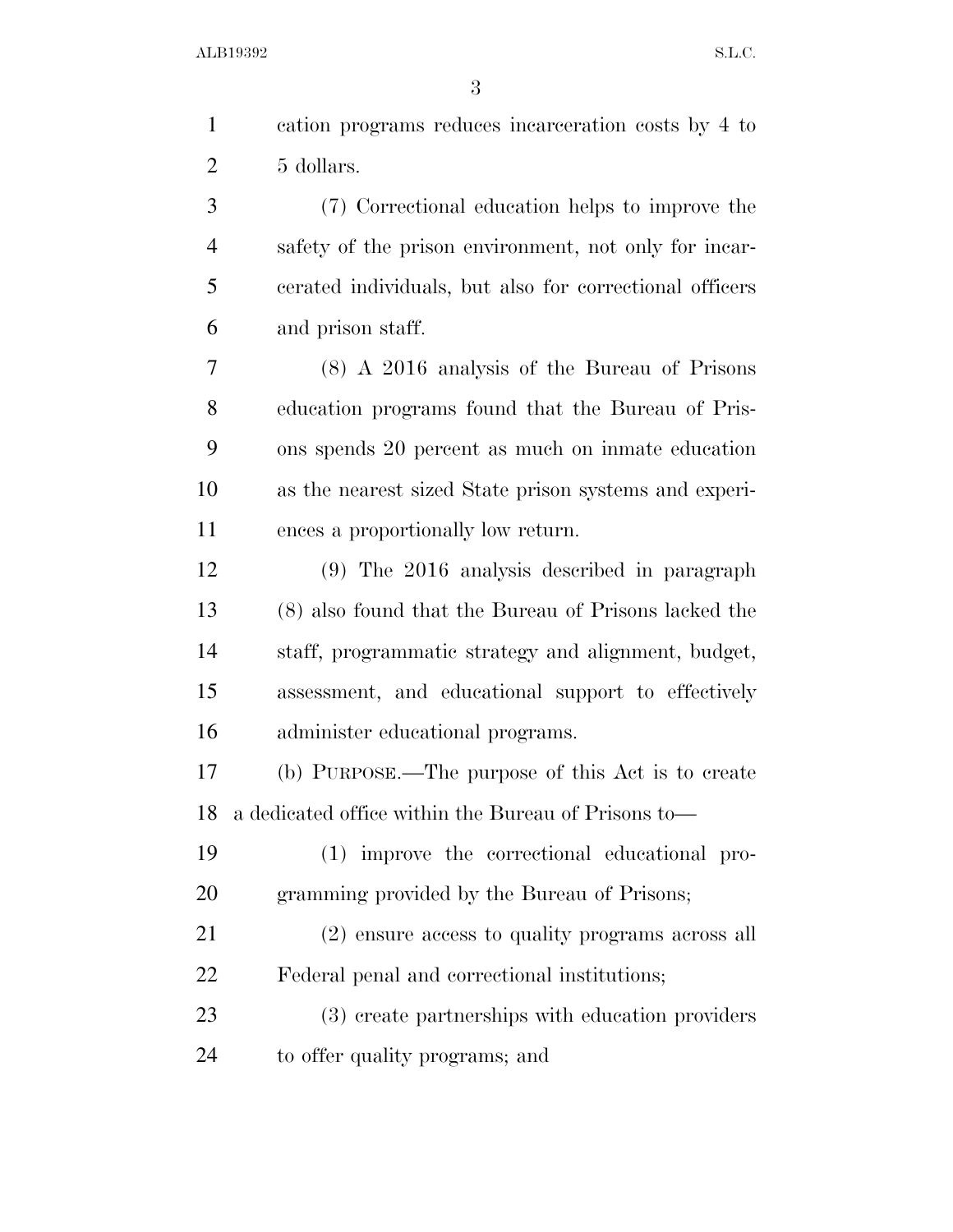| $\mathbf{1}$   | (4) create a repository of research and best                                                                               |
|----------------|----------------------------------------------------------------------------------------------------------------------------|
| $\overline{2}$ | practices to State and local correctional institutions.                                                                    |
| 3              | <b>SEC. 3. DEFINITIONS.</b>                                                                                                |
| $\overline{4}$ | In this Act:                                                                                                               |
| 5              | (1) ASSISTANT DIRECTOR.—The term "Assist-                                                                                  |
| 6              | ant Director" means the Assistant Director for Cor-                                                                        |
| 7              | rectional Education appointed under section 4142(b)                                                                        |
| 8              | of title 18, United States Code, as added by this                                                                          |
| 9              | Act.                                                                                                                       |
| 10             | (2) DIRECTOR.—The term "Director" means                                                                                    |
| 11             | the Director of the Bureau of Prisons.                                                                                     |
| 12             | SEC. 4. OFFICE OF CORRECTIONAL EDUCATION.                                                                                  |
| 13             | (a) IN GENERAL.—Part III of title 18, United States                                                                        |
| 14             | Code, is amended by inserting after chapter 307 the fol-                                                                   |
| 15             | lowing:                                                                                                                    |
| 16             | "CHAPTER 308-EDUCATION                                                                                                     |
|                | "Sec.<br>"4141. Definitions.<br>"4142. Office of Correctional Education.<br>"4143. Federal Correctional Education Program. |

### **''§ 4141. Definitions**

''In this chapter:

19 ''(1) ASSISTANT DIRECTOR.—The term 'Assist- ant Director' means the Assistant Director for Cor- rectional Education appointed under section 4142(b).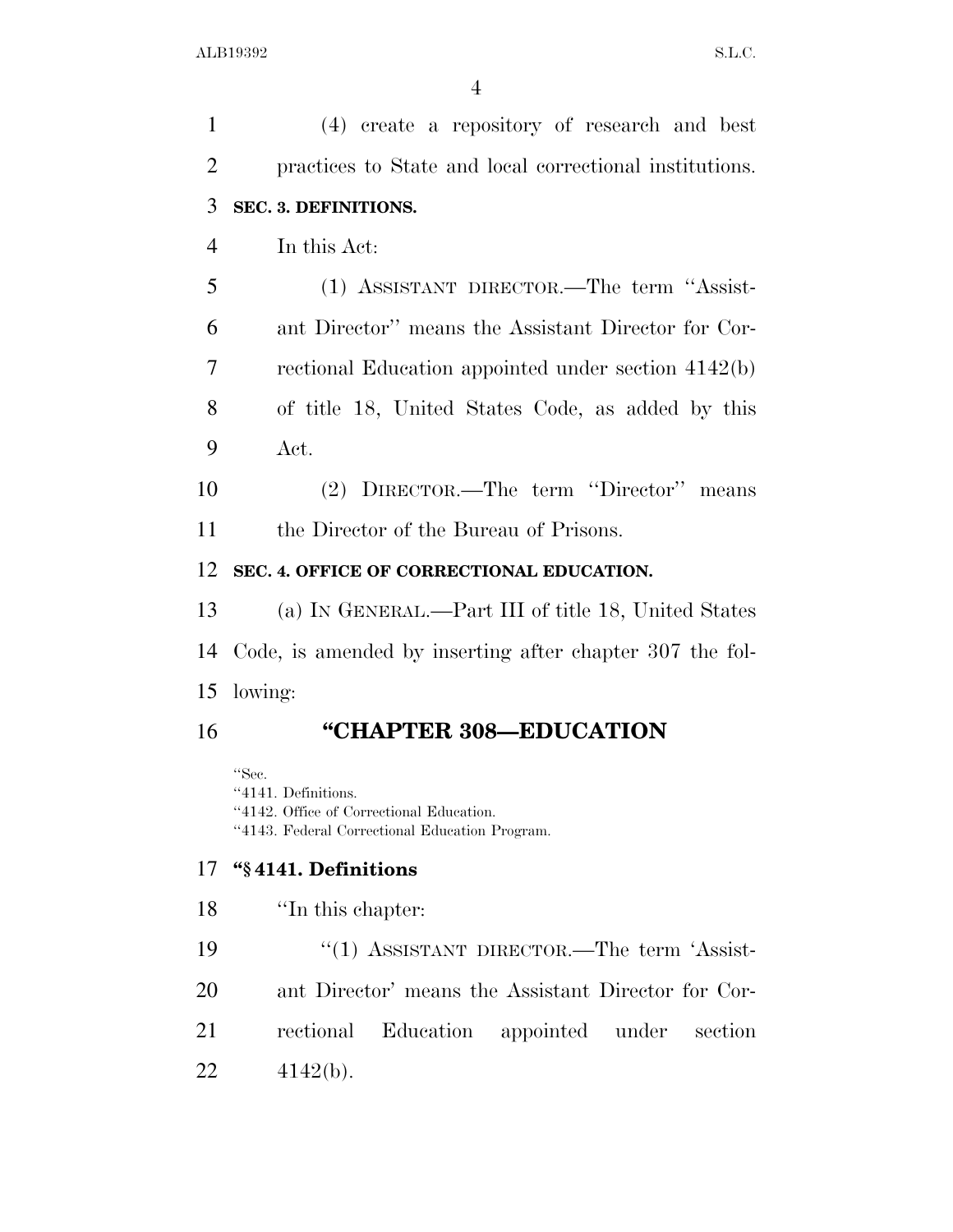| $\mathbf{1}$   | "(2) DIRECTOR.—The term 'Director' means                |
|----------------|---------------------------------------------------------|
| $\overline{2}$ | the Director of the Bureau of Prisons.                  |
| 3              | "(3) DISABILITY.—The term 'disability' has the          |
| $\overline{4}$ | meaning given the term in section 3 of the Ameri-       |
| 5              | cans with Disabilities Act of 1990 (42 U.S.C.           |
| 6              | 12102).                                                 |
| 7              | "(4) HIGH SCHOOL DIPLOMA.—The term 'high                |
| 8              | school diploma' has the meaning given the term in       |
| 9              | section 8101 of the Elementary and Secondary Edu-       |
| 10             | cation Act of 1965 (20 U.S.C. 7801).                    |
| 11             | "§4142. Office of Correctional Education                |
| 12             | "(a) PURPOSES.—The purposes of this chapter are         |
|                |                                                         |
|                | $to-$                                                   |
| 13<br>14       | $\lq(1)$ ensure that all Federal penal and correc-      |
|                | tional institutions provide quality educational pro-    |
| 15<br>16       | grams for incarcerated individuals;                     |
|                | $\lq(2)$ be a nationwide repository for research,       |
|                | policies, and best practices in correctional education; |
| 17<br>18<br>19 | and                                                     |
| 20             | $(3)$ offer training and technical assistance for       |
| 21             | State prison systems.                                   |
| 22             | "(b) ESTABLISHMENT OF THE OFFICE OF CORREC-             |
| 23             | TIONAL EDUCATION.—The Director shall establish within   |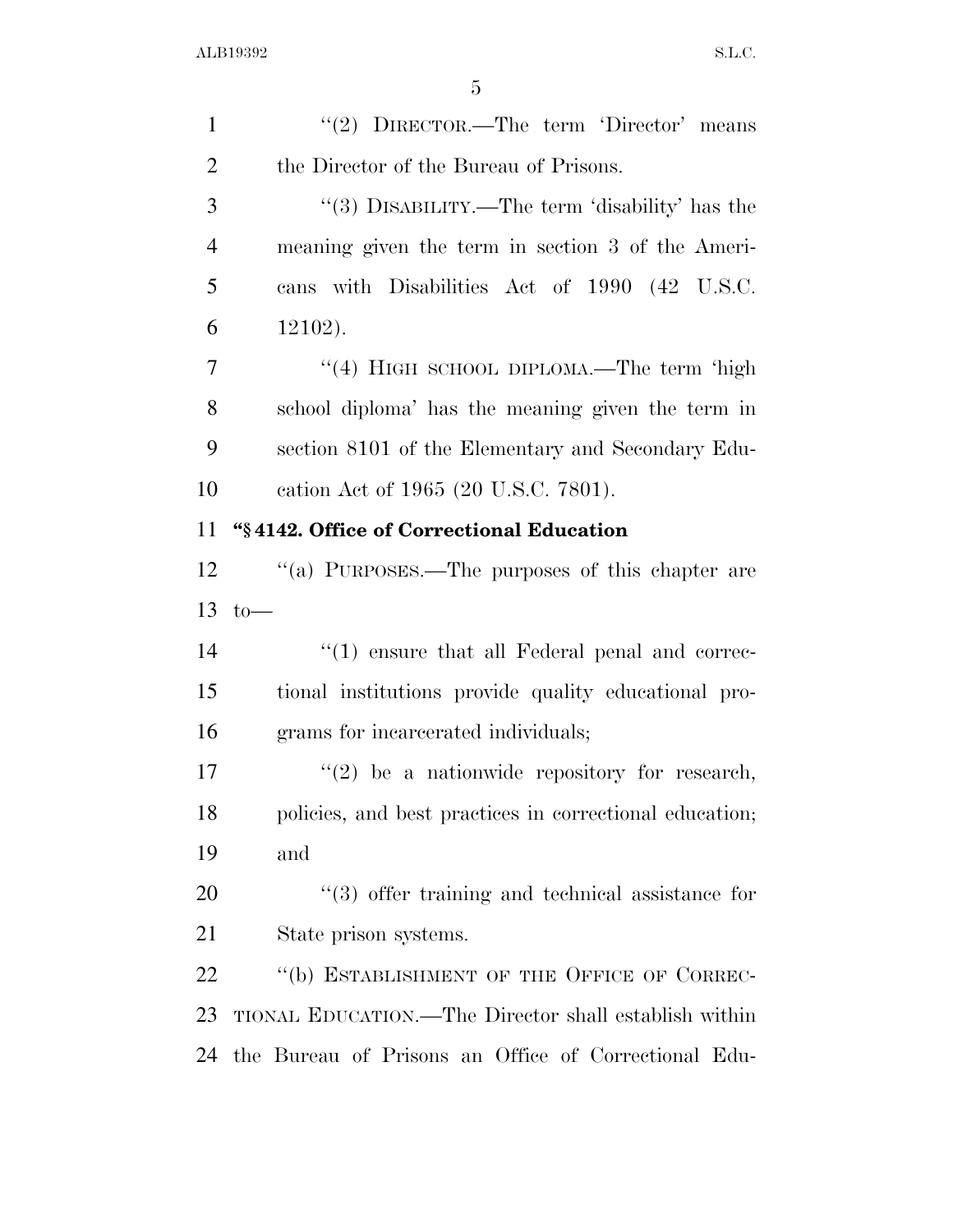cation, which shall be headed by an Assistant Director for Correctional Education appointed by the Director.

3 "(c) FUNCTIONS OF THE OFFICE OF CORRECTIONAL EDUCATION.—The Office of Correctional Education re- quired to be established under this section shall ensure the provision of educational services for incarcerated indi- viduals in all Federal penal and correctional institutions, including programs such as adult literacy, basic skills de- velopment, education toward a regular high school diploma or its recognized equivalent, postsecondary education, workforce development, that leads to an industry-recog- nized credential, a certificate, or an associate degree, pre- apprenticeships, registered apprenticeships, career and technical education, and expanded opportunities for indi-viduals with a disability, including by—

16 ''(1) implementing the Federal Correctional Education Program under section 4143;

 $\frac{1}{2}$  coordinating and standardizing quality, evidence-based, and effective education programs and services across all Federal penal and correc-21 tional institutions;

22 ''(3) coordinating relevant Federal agencies in providing quality educational services, including by consulting with the Office of Career, Technical, and Adult Education of the Department of Education;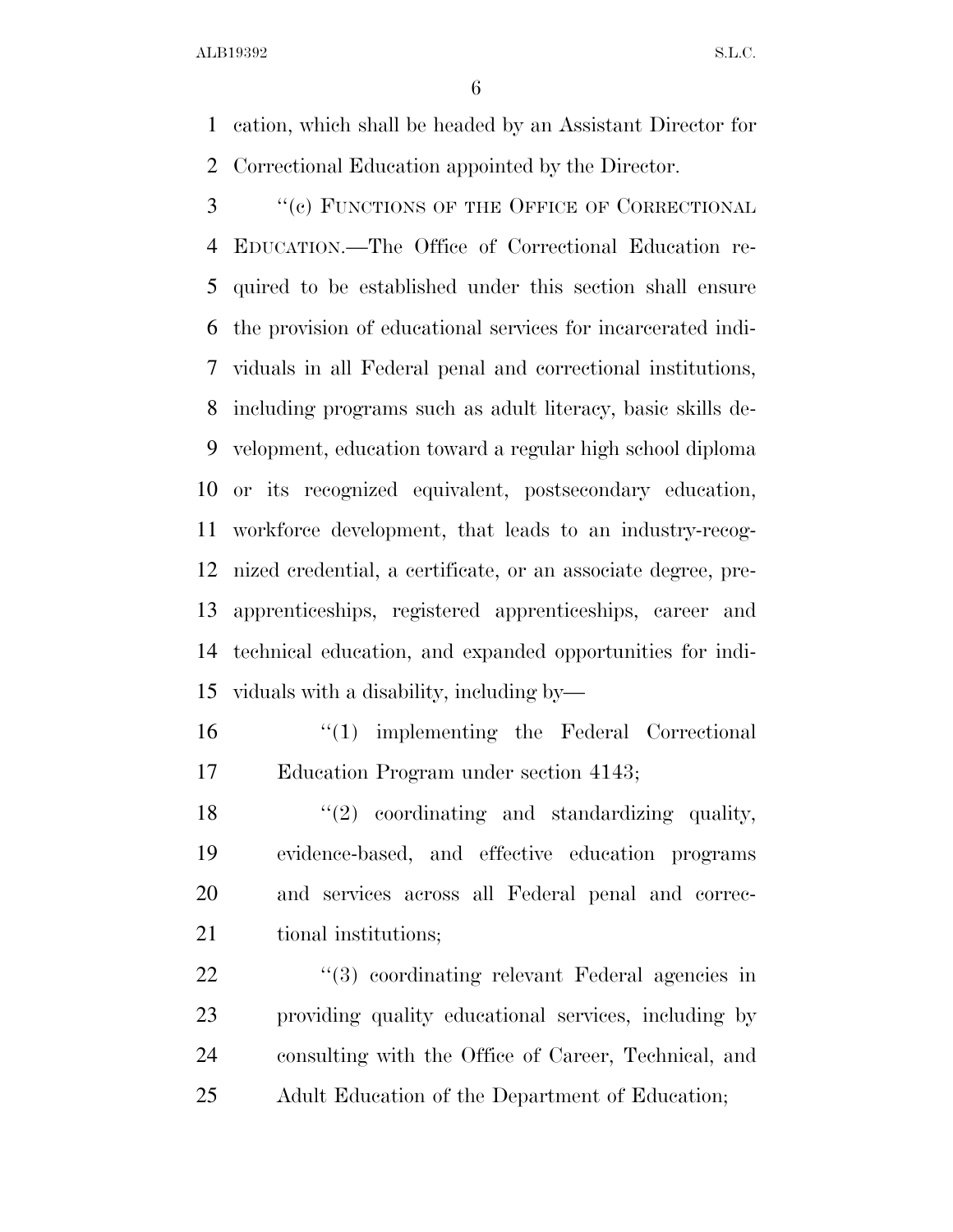| $\mathbf{1}$   | $\lq(4)$ coordinating with the Secretary of Vet-                 |
|----------------|------------------------------------------------------------------|
| $\overline{2}$ | erans Affairs to identify and provide information to             |
| 3              | incarcerated veterans regarding potential eligibility            |
| $\overline{4}$ | for educational assistance under laws administered               |
| 5              | by the Secretary, including educational assistance               |
| 6              | under chapters 30 and 33 of title 38, United States              |
| 7              | Code;                                                            |
| 8              | $\lq(5)$ conducting research and issuing reports on              |
| 9              | correctional education best practices, particularly as           |
| 10             | it relates to pedagogy and instruction of incarcerated           |
| 11             | people;                                                          |
| 12             | $\cdot\cdot\cdot(6)$ providing training and technical assistance |
| 13             | for State prison systems to improve correctional edu-            |
| 14             | cation; and                                                      |
| 15             | $\lq(7)$ coordinating with the Bureau of Justice                 |
| 16             | Statistics, the National Institute of Justice, National          |
| 17             | Center for Education Statistics, the National Insti-             |
| 18             | tute of Corrections, and other relevant agencies as              |
| 19             | designated by the Assistant Director in collecting               |
| 20             | and reporting Federal and State data on—                         |
| 21             | $\lq\lq$ the number of individuals who enroll                    |
| 22             | in and complete a correctional education pro-                    |
| 23             | gram, including a career and technical edu-                      |
| 24             | cation sequence, earn a regular high school di-                  |
| 25             | ploma or its recognized equivalent, or enroll in                 |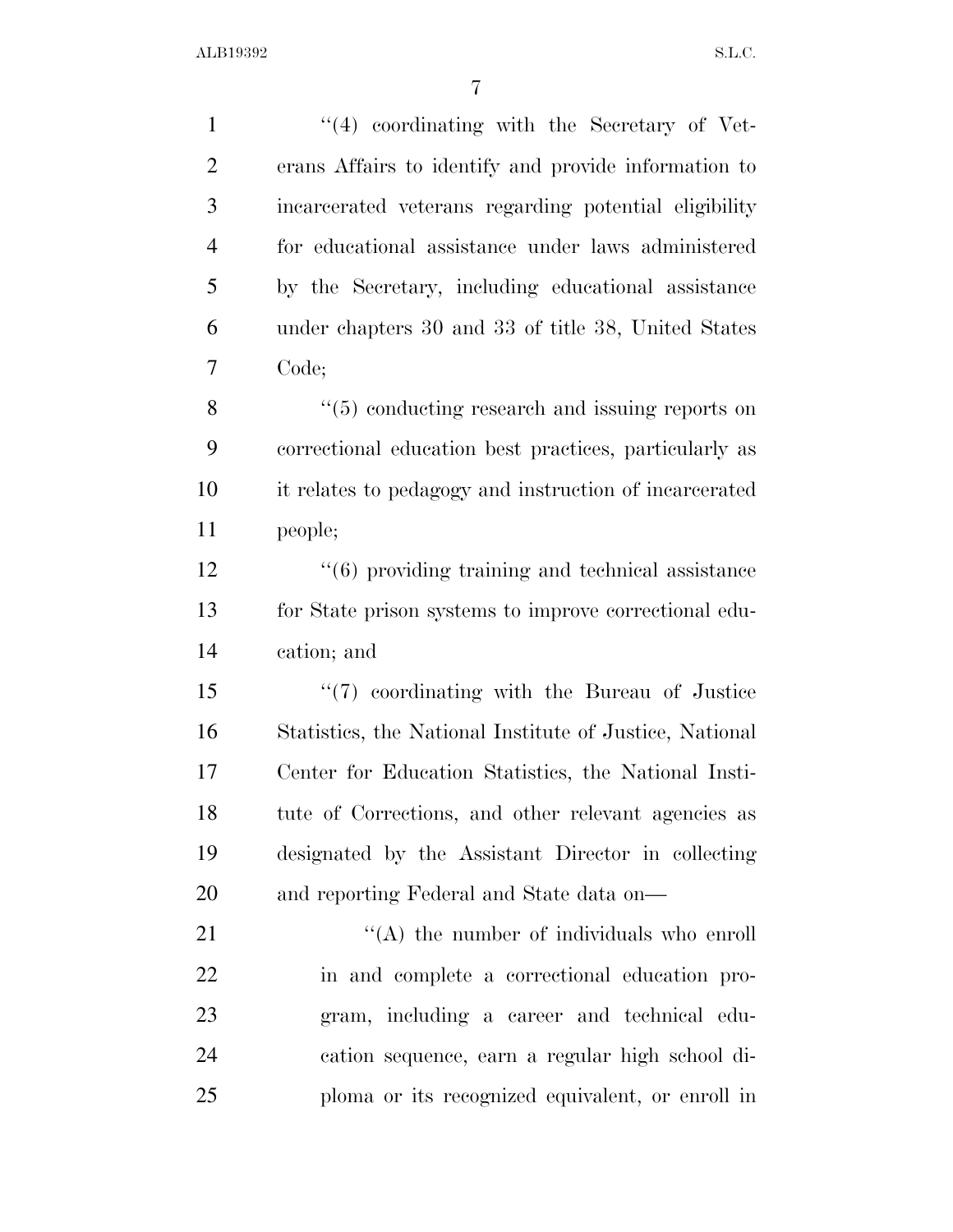| $\mathbf{1}$   | and earn a postsecondary degree or certificate,   |
|----------------|---------------------------------------------------|
| $\overline{2}$ | while incarcerated;                               |
| 3              | "(B) the number of individuals who do not         |
| $\overline{4}$ | complete an education program described in        |
| 5              | subparagraph $(A)$ and the reasons for non-com-   |
| 6              | pletion;                                          |
| $\overline{7}$ | "(C) any State or Federal prohibitions or         |
| 8              | limitations on employment for individuals with    |
| 9              | felony convictions;                               |
| 10             | "(D) the correlation between participating        |
| 11             | in or completing a program described in sub-      |
| 12             | paragraph (A) and continued educational en-       |
| 13             | rollment, both in-custody and post-release;       |
| 14             | $\lq\lq(E)$ the correlation between participating |
| 15             | in and completing a program described in sub-     |
| 16             | paragraph (A) with post-release outcomes, in-     |
| 17             | cluding job placement, job retention, and recidi- |
| 18             | vism;                                             |
| 19             | $``(F)$ the correlation between participating     |
| 20             | in and completing a program described in sub-     |
| 21             | paragraph (A) with in-custody outcomes, in-       |
| <u>22</u>      | eluding enrollment in other education or train-   |
| 23             | ing programs and reduction in citations;          |
| 24             | $\lq\lq(G)$ the impact of the correlation de-     |
| 25             | scribed in subparagraphs $(C)$ and $(D)$ on over- |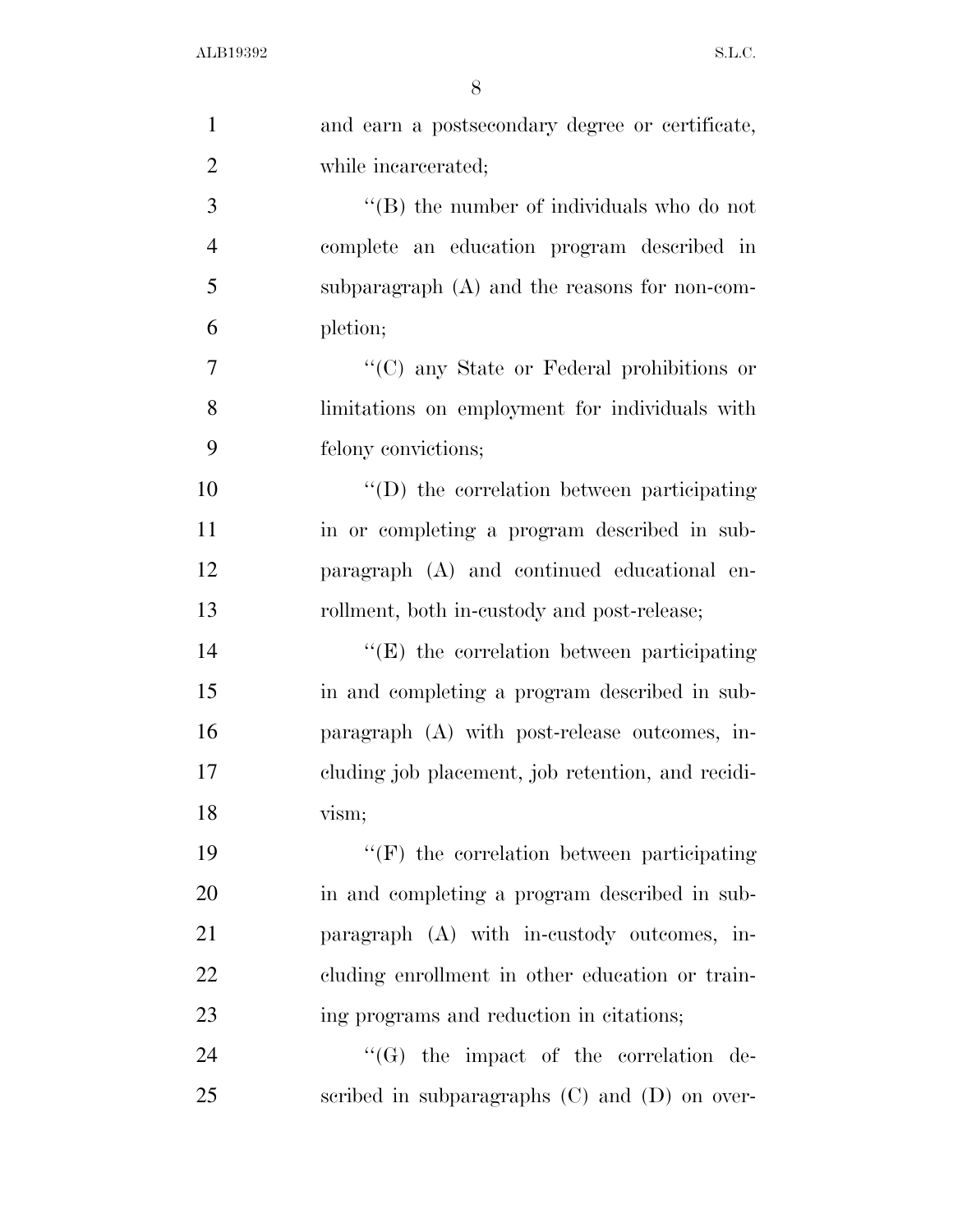| $\mathbf{1}$   | all corrections spending through factors such        |
|----------------|------------------------------------------------------|
| $\overline{2}$ | $as-$                                                |
| 3              | "(i) impacts on recidivism;                          |
| $\overline{4}$ | "(ii) spending on Federal penal and                  |
| 5              | correctional institutions and State prisons;         |
| 6              | and                                                  |
| 7              | "(iii) other relevant factors; and                   |
| 8              | $\lq\lq (H)$ other relevant data.                    |
| 9              | "§4143. Federal Correctional Education Program       |
| 10             | "(a) DEFINITIONS.—In this section:                   |
| 11             | "(1) DEMONSTRATED EFFECTIVENESS.—The                 |
| 12             | term 'demonstrated effectiveness' means the past ef- |
| 13             | fectiveness of an eligible provider demonstrated by  |
| 14             | providing—                                           |
| 15             | "(A) performance data on its record of im-           |
| 16             | proving the skills of eligible students, particu-    |
| 17             | larly eligible individuals who have low levels of    |
| 18             | literacy, in the content domains of reading,         |
| 19             | writing, mathematics, English language acquisi-      |
| 20             | tion, and other relevant subject areas; and          |
| 21             | "(B) information regarding its outcomes              |
| 22             | for participants related to program completion,      |
| 23             | employment attainment, pursuit of additional         |
| 24             | education, and other relevant factors.               |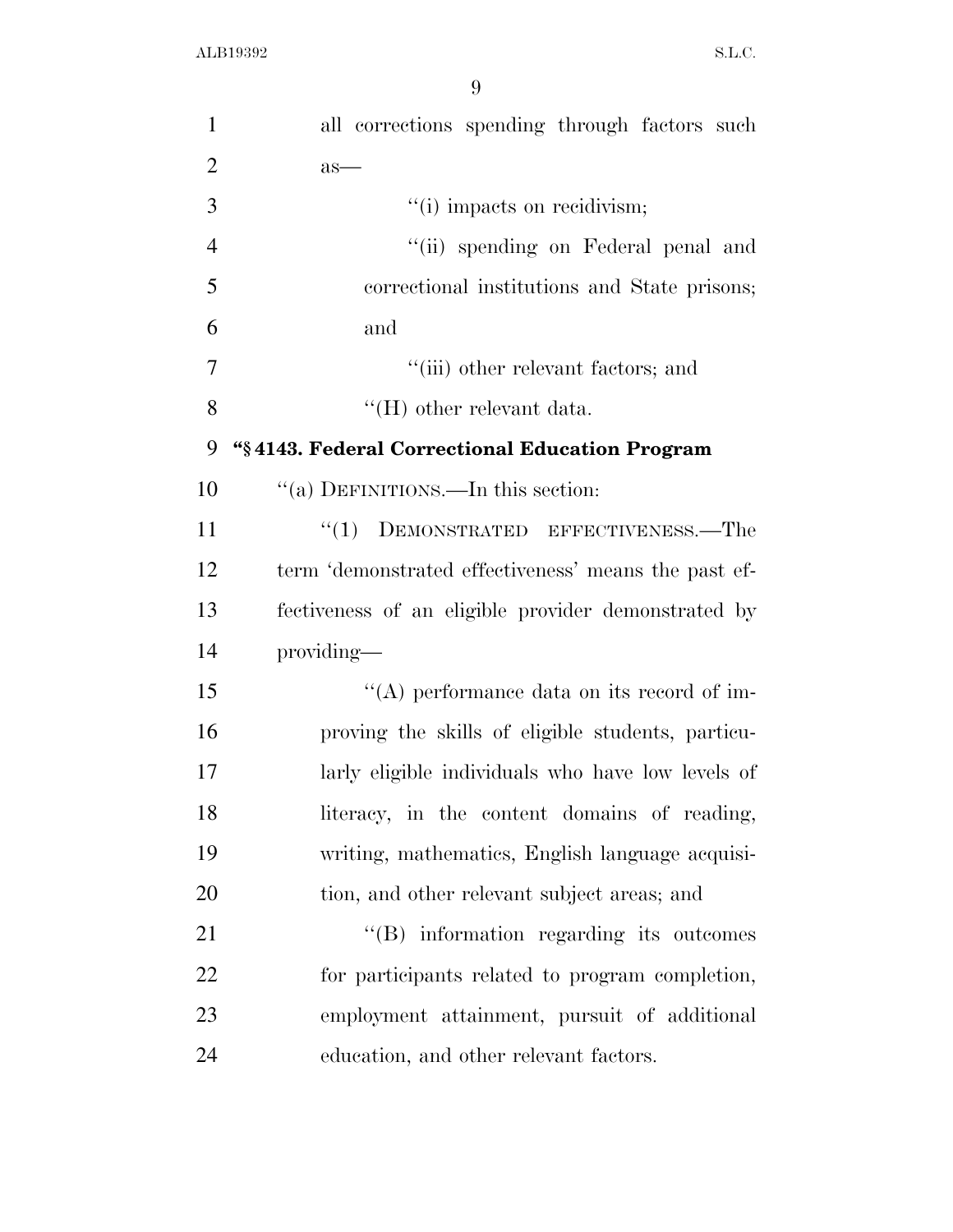| $\mathbf{1}$   | "(2) ELIGIBLE PROVIDER.—The term 'eligible             |
|----------------|--------------------------------------------------------|
| $\overline{2}$ | provider' means an organization that has dem-          |
| 3              | onstrated effectiveness in providing programs such     |
| $\overline{4}$ | as adult literacy, basic skills development, education |
| 5              | toward a regular high school diploma or its recog-     |
| 6              | nized equivalent, postsecondary education, workforce   |
| 7              | readiness, apprenticeships, career and technical edu-  |
| 8              | cation, and programing individuals with learning dis-  |
| 9              | abilities, which may include—                          |
| 10             | $\lq\lq$ an institution of higher education;           |
| 11             | $\lq\lq$ (B) a local educational agency;               |
| 12             | $``(C)$ a community-based organization or              |
| 13             | faith-based organization;                              |
| 14             | $\lq\lq$ ) a volunteer literacy organization;          |
| 15             | $\lq\lq(E)$ a public or private nonprofit agency;      |
| 16             | $\lq\lq(F)$ a nonprofit institution that is not de-    |
| 17             | scribed in subparagraphs $(A)$ through $(E)$ and       |
| 18             | has the ability to provide adult education and         |
| 19             | literacy activities to eligible individuals;           |
| 20             | $\lq\lq (G)$ a consortium or coalition of the agen-    |
| 21             | cies, organizations, and institutions described in     |
| 22             | any of subparagraphs $(A)$ through $(F)$ ; and         |
| 23             | "(H) a partnership between an employer                 |
| 24             | and an entity described in any of subpara-             |
| 25             | graphs $(A)$ through $(G)$ .                           |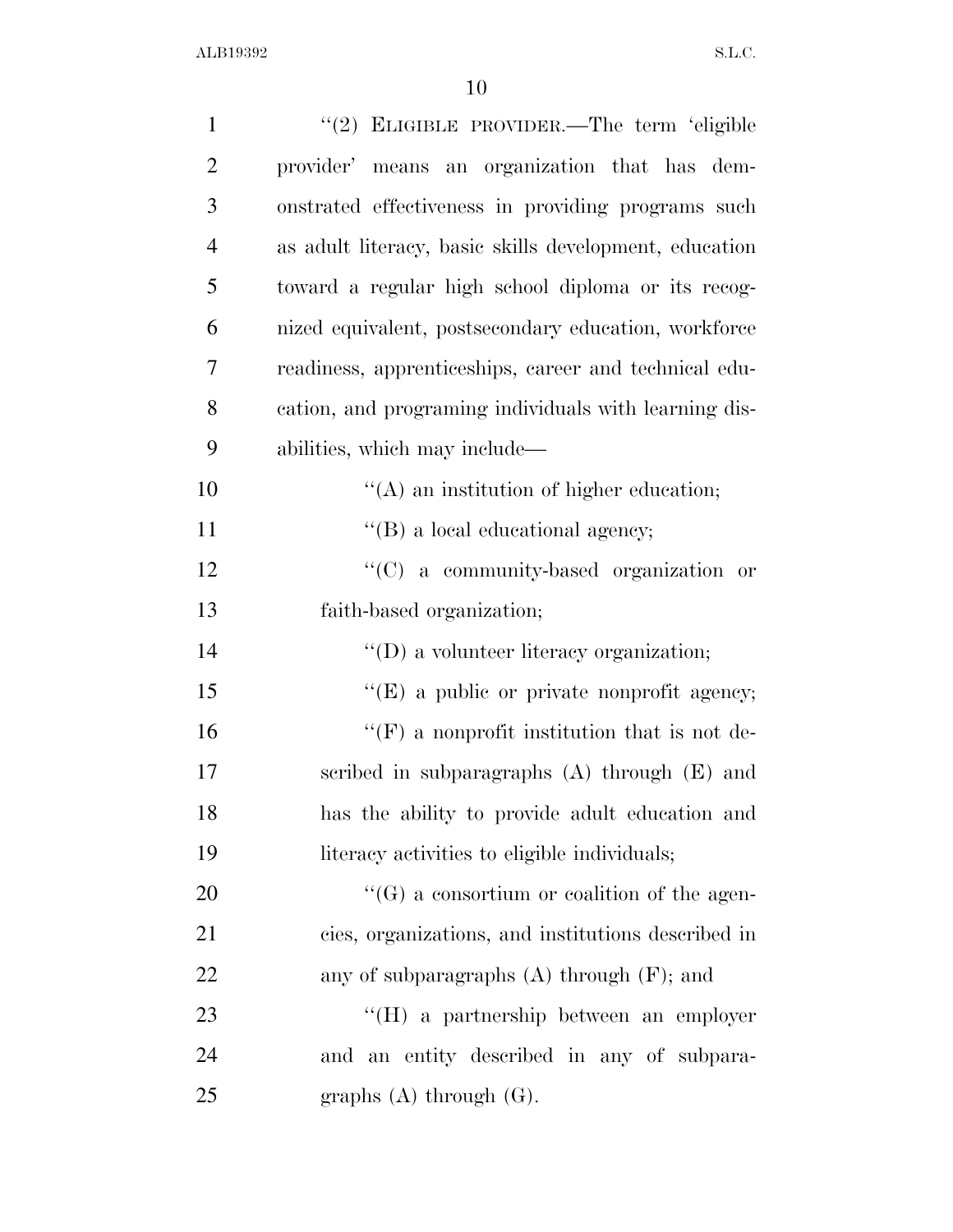| $\mathbf{1}$   | "(3) ELIGIBLE STUDENT.—The term 'eligible              |
|----------------|--------------------------------------------------------|
| $\overline{2}$ | student' means an individual who is incarcerated in    |
| 3              | a Federal correctional facility.                       |
| $\overline{4}$ | "(4) INSTITUTION OF HIGHER EDUCATION.-                 |
| 5              | The term 'institution of higher education' has the     |
| 6              | meaning given the term in section $101(a)$ of the      |
| 7              | Higher Education Act of 1965 (20 U.S.C. $1001(a)$ ).   |
| 8              | "(5) PROGRAM.—The term 'Program' means                 |
| 9              | the Federal Correctional Education Program re-         |
| 10             | quired to be established under subsection $(b)(1)$ .   |
| 11             | "(b) AUTHORIZATION.—                                   |
| 12             | "(1) IN GENERAL.—The Assistant Director                |
| 13             | shall establish a Federal Correctional Education       |
| 14             | Program to develop and support partnerships be-        |
| 15             | tween eligible providers and Federal correctional fa-  |
| 16             | cilities to provide quality educational opportunities  |
| 17             | to facilitate successful community reintegration.      |
| 18             | "(2) SELECTION OF ELIGIBLE PROVIDERS.-                 |
| 19             | The Assistant Director shall select eligible providers |
| 20             | to partner with Federal correctional facilities to de- |
| 21             | velop quality programs for eligible students, which    |
| 22             | shall include correctional education programs, such    |
| 23             | $as-$                                                  |
| 24             | $\lq\lq$ adult literacy;                               |
|                |                                                        |

25 ''(B) basic skills development;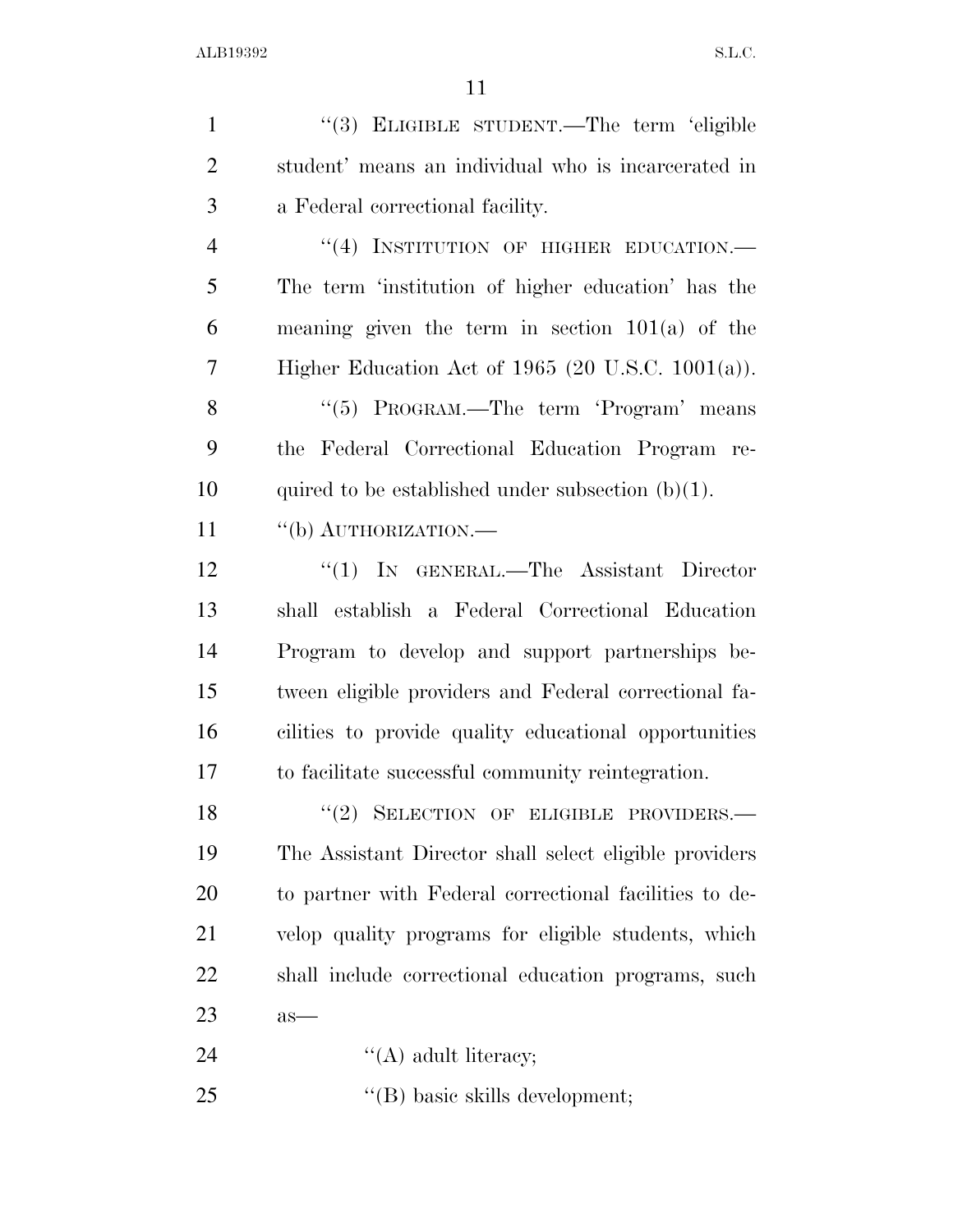| $\mathbf{1}$   | "(C) education toward a regular high                     |
|----------------|----------------------------------------------------------|
| $\overline{2}$ | school diploma or its recognized equivalent;             |
| 3              | $\lq\lq$ (D) postsecondary education;                    |
| $\overline{4}$ | "(E) workforce development that leads to                 |
| 5              | an industry recognized credential, a certificate,        |
| 6              | or an associate degree;                                  |
| $\overline{7}$ | $\lq\lq(F)$ apprenticeships; and                         |
| 8              | $\lq\lq(G)$ career and technical education.              |
| 9              | "(3) QUALITY PROGRAMS.—When determining                  |
| 10             | which eligible providers will be selected for participa- |
| 11             | tion in the Program, the Assistant Director shall—       |
| 12             | $\lq\lq$ consider the evidence that an eligible          |
| 13             | provider demonstrates a strong record on stu-            |
| 14             | dent outcomes and successful community re-               |
| 15             | integration that shall include—                          |
| 16             | "(i) high rates of program completion;                   |
| 17             | "(ii) a demonstrated record of a re-                     |
| 18             | duction in recidivism rates, if available;               |
| 19             | "(iii) success in securing employment,                   |
| 20             | if available;                                            |
| 21             | "(iv) employment retention, if avail-                    |
| 22             | able;                                                    |
| 23             | $f'(v)$ housing stability, if available; and             |
| 24             | $\lq\lq$ (vi) other relevant factors; and                |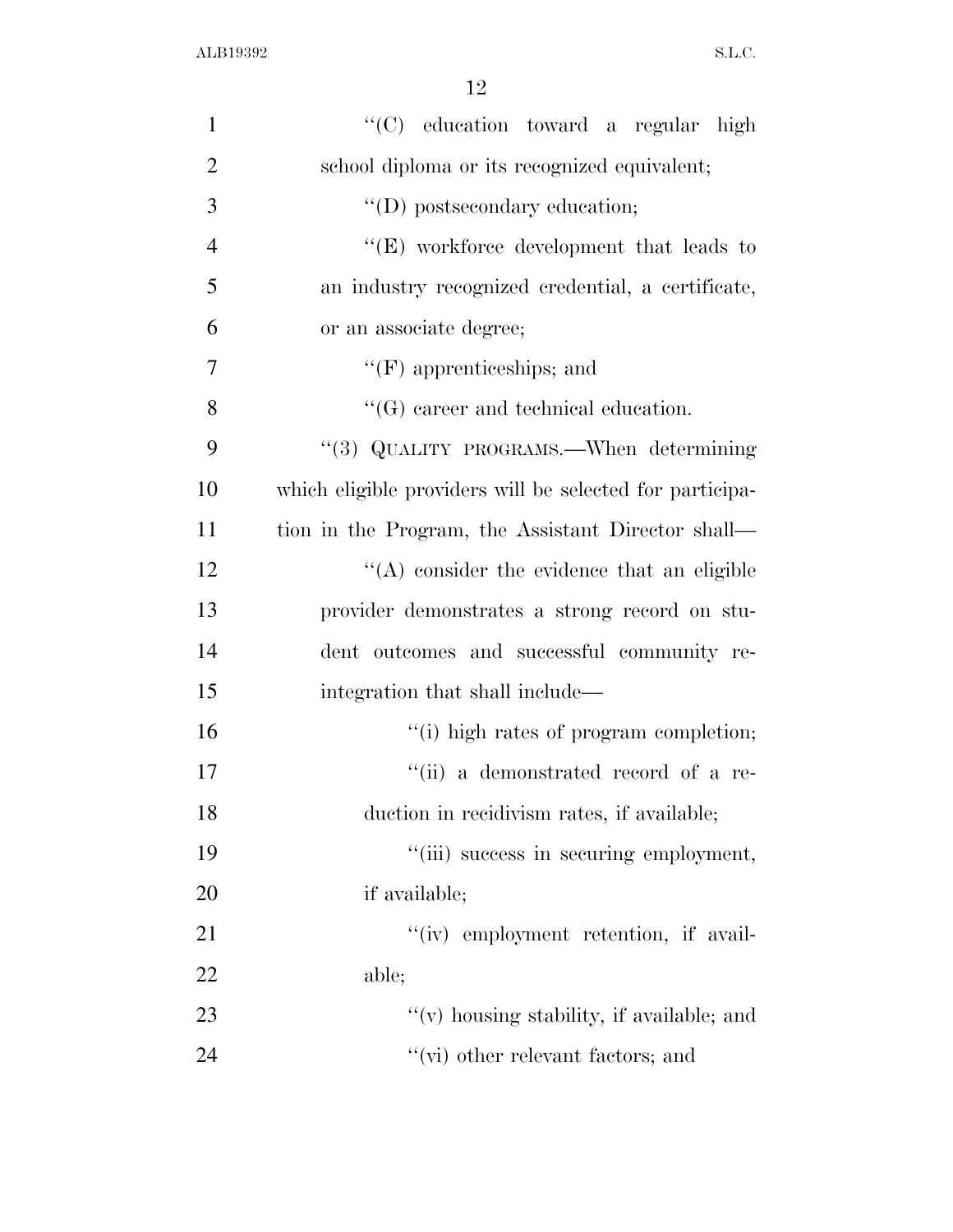| $\mathbf{1}$   | "(B) give preference to eligible providers            |
|----------------|-------------------------------------------------------|
| $\overline{2}$ | that demonstrate success in the categories de-        |
| 3              | scribed in subparagraph $(A)$ .                       |
| $\overline{4}$ | "(4) DIPLOMA MILLS.—The Assistant Director            |
| 5              | will prevent diploma mills (as defined in section 103 |
| 6              | of the Higher Education Act of 1965 (20 U.S.C.        |
| 7              | 1003) from participating in the Program.              |
| 8              | $``(c)$ PARTICIPATION BY ELIGIBLE PROVIDERS.—         |
| 9              | " $(1)$ In GENERAL.—An eligible provider that         |
| 10             | desires to participate in the Program under this sec- |
| 11             | tion shall-                                           |
| 12             | "(A) develop a quality program, in coordi-            |
| 13             | nation with the Federal correctional facility         |
| 14             | with which the institution is in partnership, for     |
| 15             | eligible students, in which the Federal correc-       |
| 16             | tional facility shall administer the logistics of     |
| 17             | the program, such as—                                 |
| 18             | $``(i)$ scheduling;                                   |
| 19             | "(ii) location and space;                             |
| 20             | "(iii) security; and                                  |
| 21             | "(iv) other logistical factors;                       |
| 22             | "(B) ensure that all eligible students with-          |
| 23             | out a verifiable high school diploma or its rec-      |
| 24             | ognized equivalent receive adult literacy, basic      |
| 25             | adult education, skills development, and edu-         |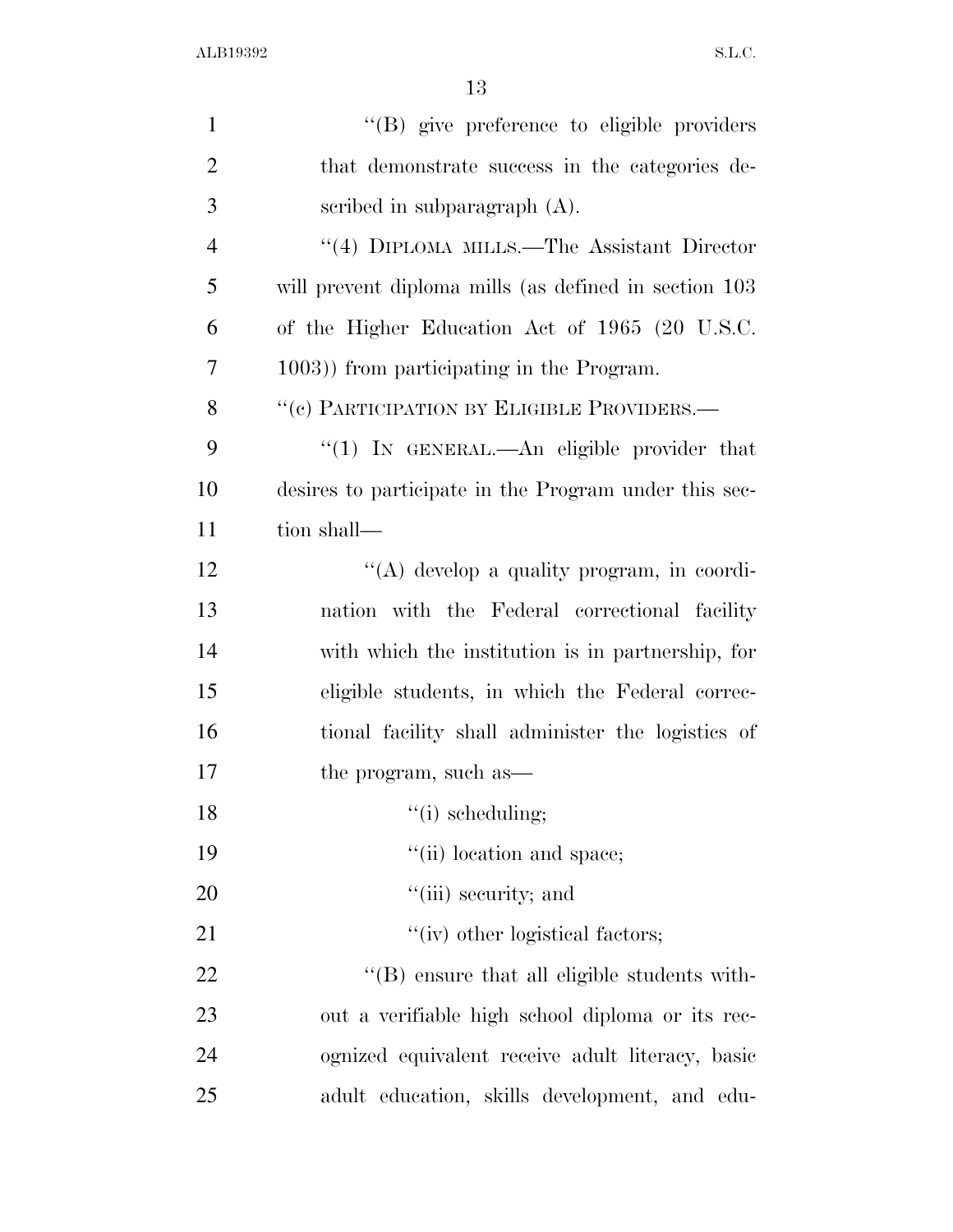| $\mathbf{1}$   | cation toward a regular high school diploma or     |
|----------------|----------------------------------------------------|
| $\overline{2}$ | its recognized equivalent; and                     |
| 3              | "(C) prioritize workforce development pro-         |
| $\overline{4}$ | grams that prepare eligible students for in-de-    |
| 5              | mand sectors or occupations from which they        |
| 6              | are not legally barred from entering due to re-    |
| 7              | strictions on formerly incarcerated individuals    |
| 8              | obtaining any necessary licenses or certifi-       |
| 9              | cations for those occupations, and in doing so,    |
| 10             | providers shall—                                   |
| 11             | "(i) consider State licensing require-             |
| 12             | ments, administrative barriers, and waiver         |
| 13             | provisions that will impact eligible students      |
| 14             | in certain occupations when designing their        |
| 15             | programs; and                                      |
| 16             | "(ii) inform eligible students prior to            |
| 17             | participation in programs of potential pro-        |
| 18             | hibitions or limitations to licensing or em-       |
| 19             | ployment upon release depending on the             |
| 20             | program offered and the States in which            |
| 21             | eligible students settle.                          |
| 22             | $``(2)$ INFORMATION TO ELIGIBLE STUDENTS.—         |
| 23             | Eligible providers that participate in the Program |
| 24             | under this section shall, as applicable—           |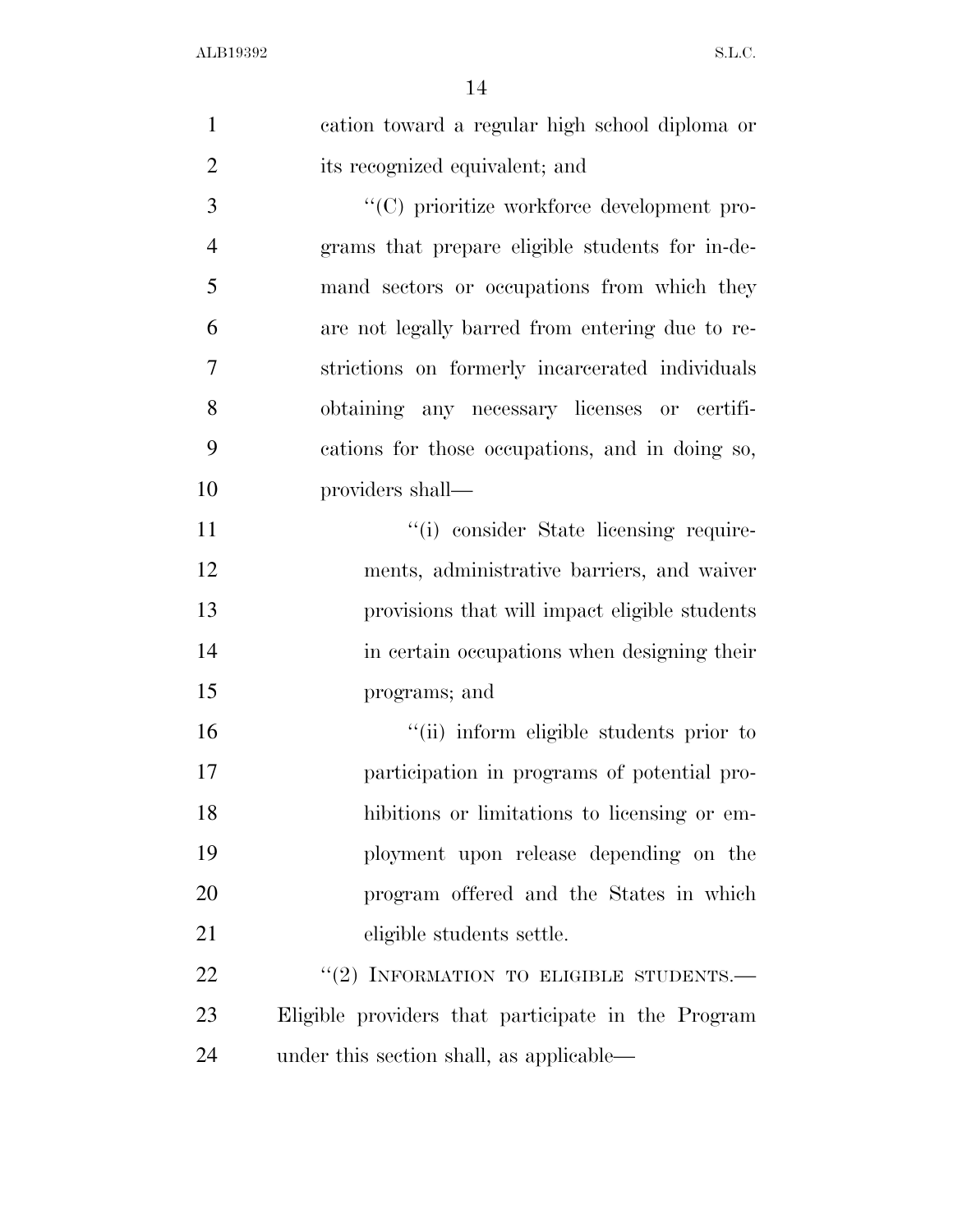1 ''(A) disclose to eligible students and the Office of Correctional Education information about any part of the academic program devel- oped under this section that, by design, cannot be completed while a student is incarcerated, as well as the options available for an eligible stu- dent to complete any remaining program re- quirements post-release; ''(B) offer eligible students who are re-

 leased while in enrolled in correctional edu- cation the opportunity to continue the students' enrollment in the academic program and trans- fer credits earned if the student is released from the Federal correctional facility prior to completion of the correctional education pro-gram;

 $\lq\lq$  (C) inform eligible students of the aca- demic and financial aid options available if the students are not able to complete the academic program while incarcerated, including whether the eligible students can continue in the pro- gram after release, transfer credits earned in 23 the program to another program offered by the institution, or transfer credits earned in the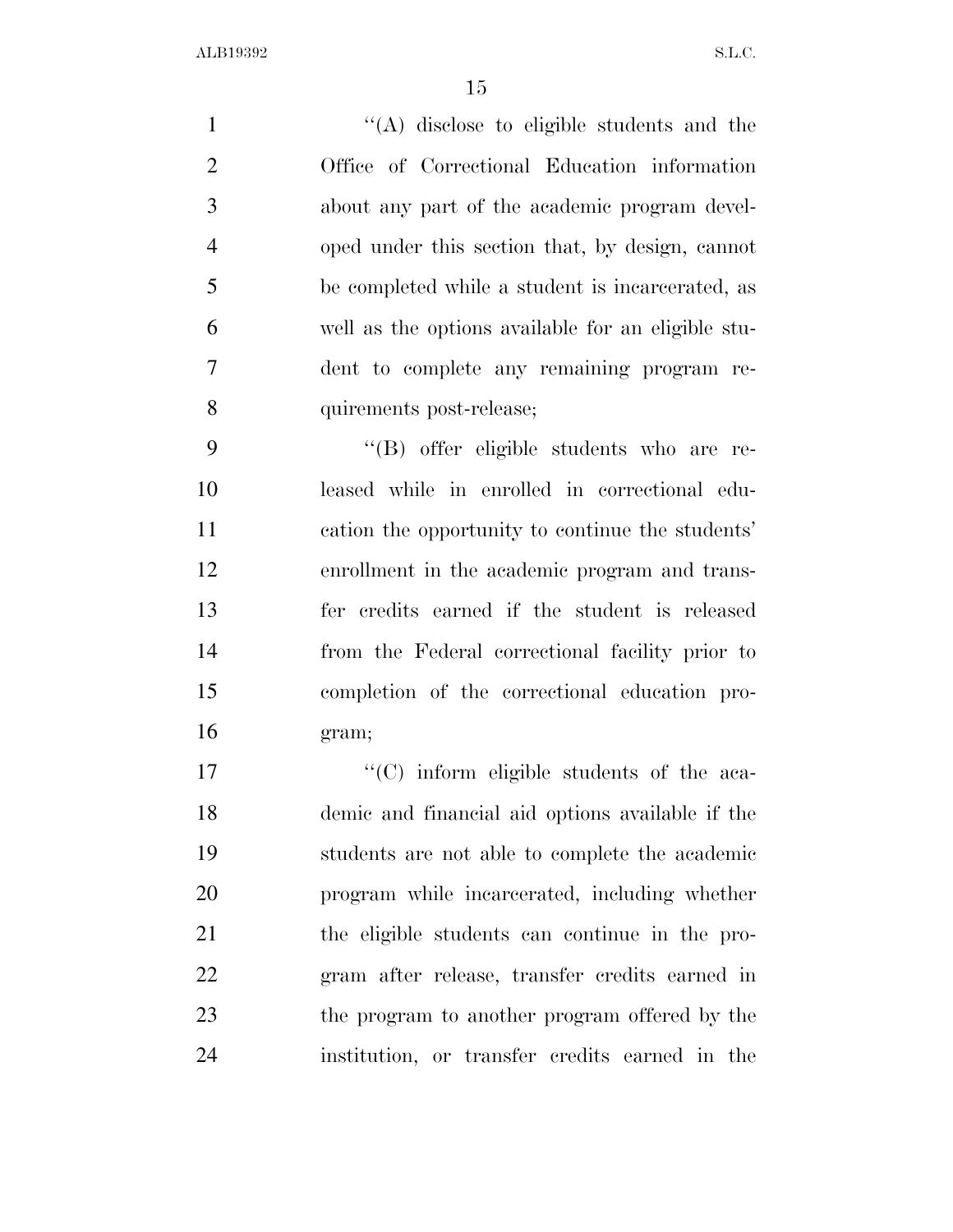| $\mathbf{1}$   | program to another institution of higher edu-        |
|----------------|------------------------------------------------------|
| $\overline{2}$ | cation;                                              |
| 3              | "(D) for eligible students who wish to con-          |
| $\overline{4}$ | tinue their education upon release—                  |
| 5              | "(i) offer academic advising; and                    |
| 6              | "(ii) offer appropriate financial aid                |
| 7              | counseling, including Federal and State fi-          |
| 8              | nancial aid and student loan counseling;             |
| 9              | and                                                  |
| 10             | "(E) offer eligible students career coun-            |
| 11             | seling and job placement assistance upon cor-        |
| 12             | rectional education program completion and re-       |
| 13             | lease from custody.                                  |
| 14             | "(3) INFORMATION TO THE OFFICE OF COR-               |
| 15             | RECTIONAL EDUCATION.—An eligible provider that       |
| 16             | participates in the Program under this section shall |
| 17             | submit to the Assistant Director—                    |
| 18             | "(A) a plan for providing academic and ca-           |
| 19             | reer guidance to eligible students, as well as       |
| 20             | transition services, to support successful com-      |
| 21             | munity reintegration of such students; and           |
| 22             | "(B) relevant information about the eligi-           |
| 23             | ble students participating in the Program it re-     |
| 24             | lates to subparagraph $(A)$ .                        |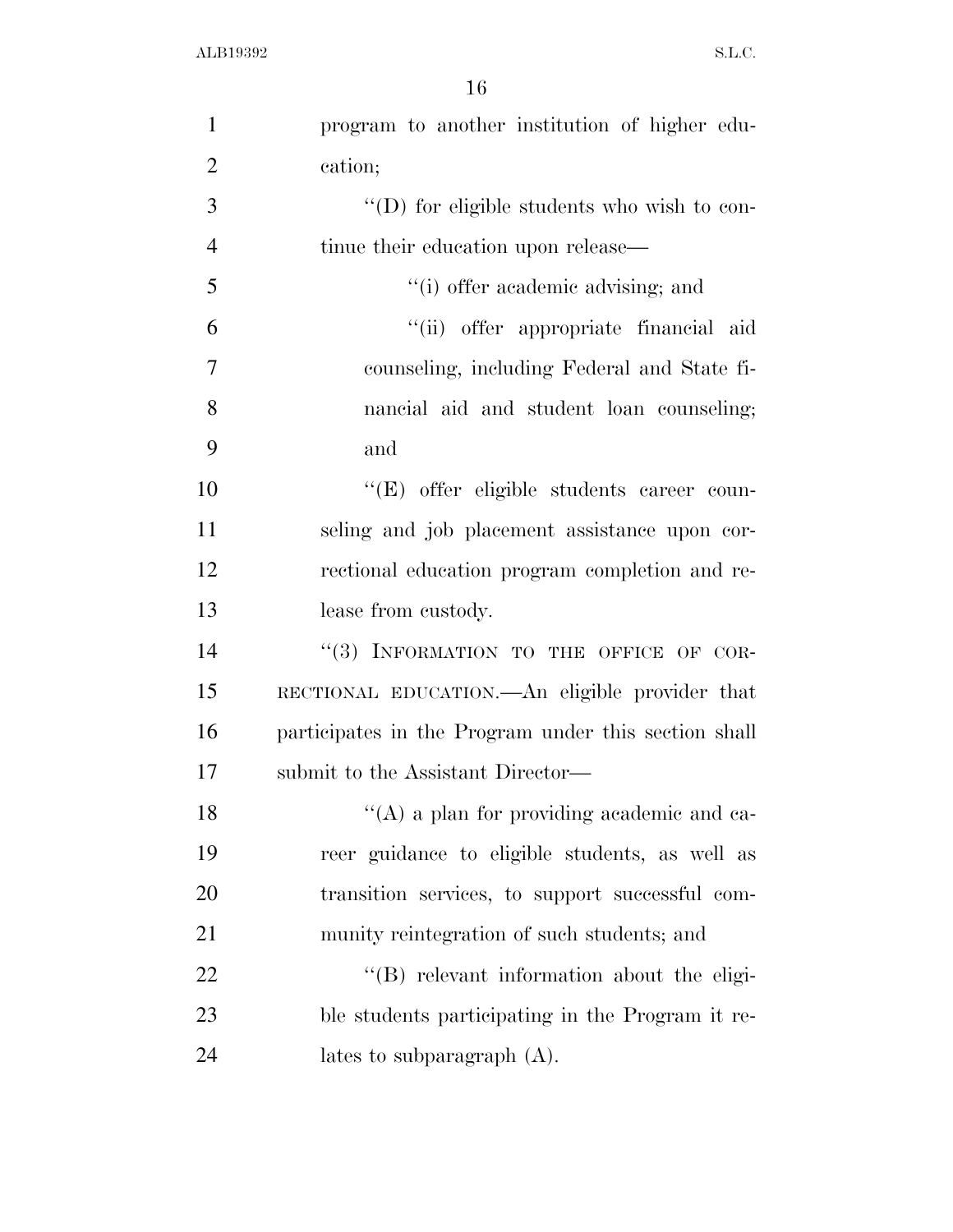''(d) TECHNICAL ASSISTANCE.—The Assistant Direc- tor shall work with relevant Federal agencies to provide technical assistance to eligible providers, and the Federal correctional facilities with which they are in partnership, developing new quality academic programs for eligible stu-dents, or expanding existing programs.

7 "(e) ANNUAL REPORT.—

8 "(1) IN GENERAL.—An eligible provider that participates in the Program, working with the Fed- eral correctional facility with which it is in partner- ship, shall submit to the Assistant Director an an- nual report on the provider's academic program for eligible students, including implementation and re-sults.

15 "(2) CONTENTS OF REPORT.—Each annual re- port submitted under paragraph (1) shall include in-formation on—

18  $\cdot$  (A) courses and programs offered;

 ''(B) numbers, rates, and types of certifi-cates and degrees awarded;

21 ''(C) the partnership with the Federal cor- rectional facility, including information on space allocation, resources, staffing, and other rel-evant information on effective collaboration;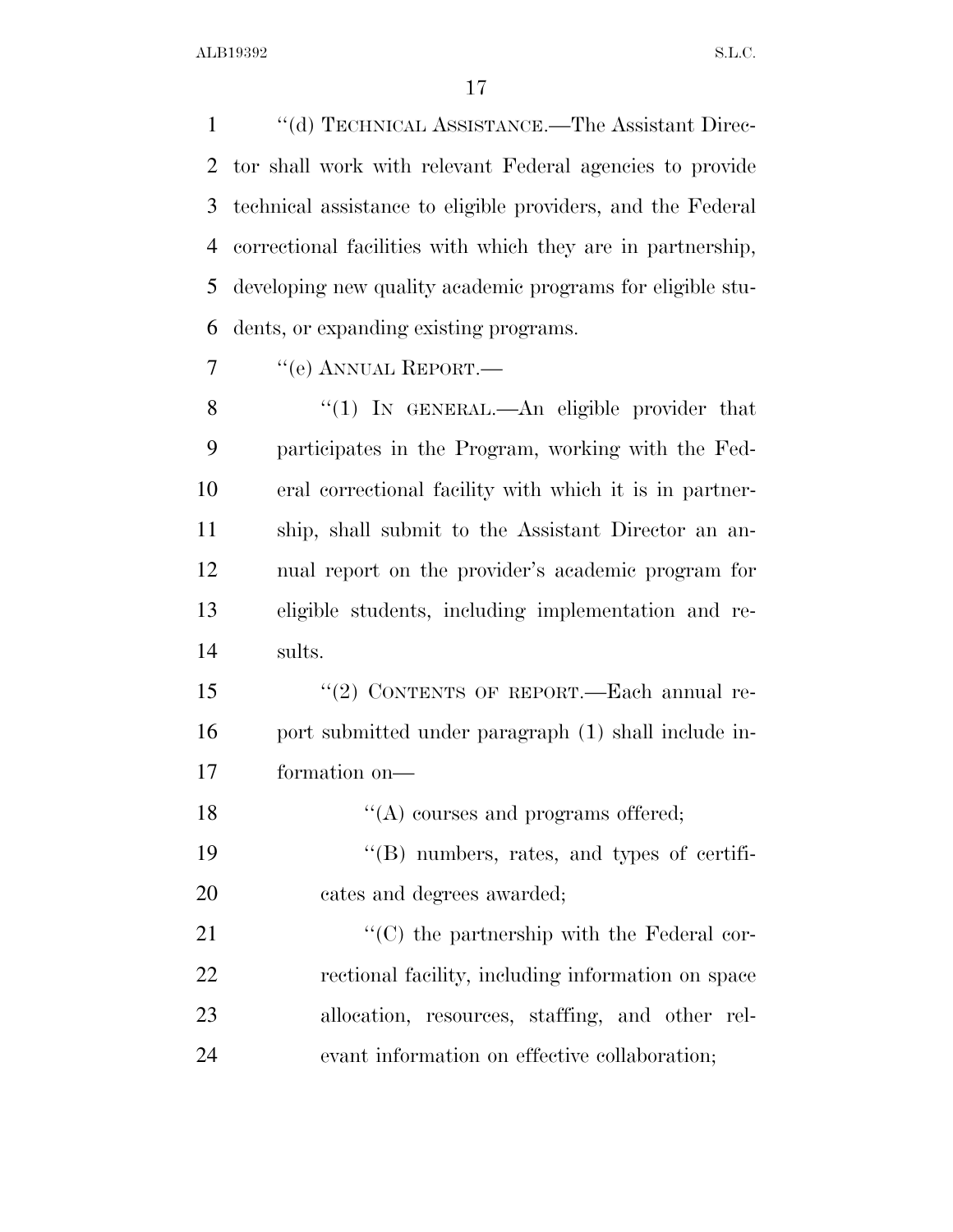| $\mathbf{1}$   | "(D) the effectiveness of the various cor-         |
|----------------|----------------------------------------------------|
| $\overline{2}$ | rectional education program's length, and the      |
| 3              | value of credentials or degrees earned with dif-   |
| $\overline{4}$ | ferent credit length;                              |
| 5              | $\lq\lq$ the variance of different doses or        |
| 6              | credit length by educational program;              |
| $\overline{7}$ | "(F) the models of instruction, curriculum,        |
| 8              | and other characteristics of program delivery      |
| 9              | that are most effective in a correctional envi-    |
| 10             | ronment;                                           |
| 11             | "(G) challenges in providing programs and          |
| 12             | courses in the prison settings;                    |
| 13             | "(H) how such challenges were addressed;           |
| 14             | "(I) suggestions for the agency to assist in       |
| 15             | addressing challenges;                             |
| 16             | $\lq\lq(J)$ impacts on the environment and safe-   |
| 17             | ty of the correctional facility;                   |
| 18             | "(K) average and projected costs, overall          |
| 19             | and per student, of the program;                   |
| 20             | "(L) student demographic data, including           |
| 21             | age, gender, race, ethnicity, and security or cus- |
| 22             | tody level; and                                    |
| 23             | "(M) other relevant data.                          |
| 24             | "(f) EVALUATION.—                                  |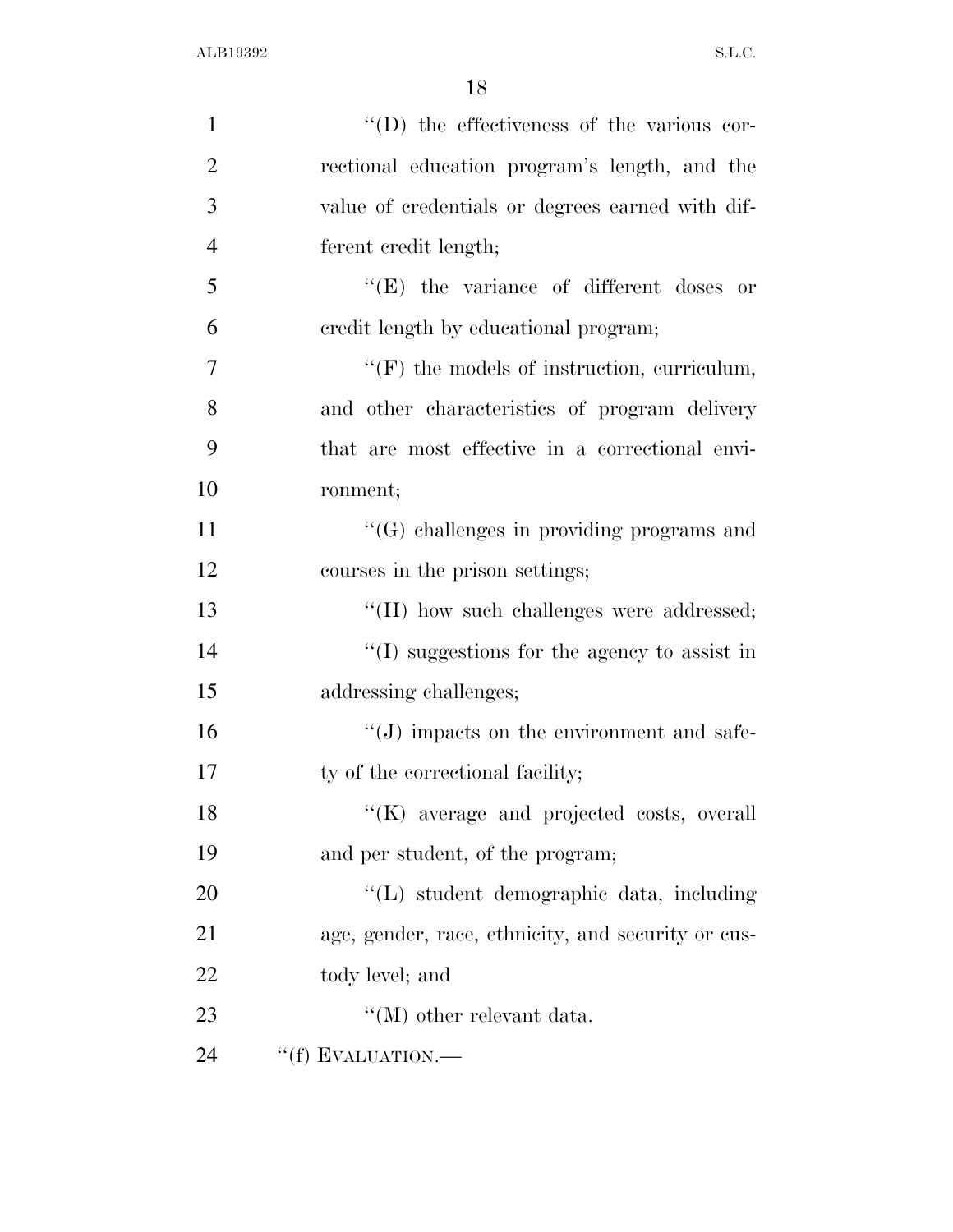| $\mathbf{1}$   | "(1) IN GENERAL.—The Assistant Director, in         |
|----------------|-----------------------------------------------------|
| $\overline{2}$ | coordination with the National Institute of Correc- |
| 3              | tions and the Secretary of Education, shall conduct |
| $\overline{4}$ | an evaluation of the Program that assesses—         |
| 5              | $\lq\lq$ in-custody outcomes, including im-         |
| 6              | pacts on tickets, segregation, program partici-     |
| 7              | pation outside of education, and continued en-      |
| 8              | rollment in correctional education programs;        |
| 9              | "(B) post-release outcomes, including-              |
| 10             | "(i) postsecondary enrollment in and                |
| 11             | continuance of education by eligible stu-           |
| 12             | dents after release;                                |
| 13             | "(ii) degree attainment from an insti-              |
| 14             | tution of higher education;                         |
| 15             | "(iii) progress toward a degree in                  |
| 16             | credits or time;                                    |
| 17             | "(iv) continued participation in edu-               |
| 18             | cational programs after release;                    |
| 19             | "(v) factors related to the pursuit of              |
| 20             | education, such as housing attainment; and          |
| 21             | $\lq\lq$ (vi) other relevant factors;               |
| 22             | $\lq\lq$ (C) safety in correctional facilities;     |
| 23             | "(D) the demand for participation in cor-           |
| 24             | rectional education programs, including the size    |
| 25             | of waiting lists;                                   |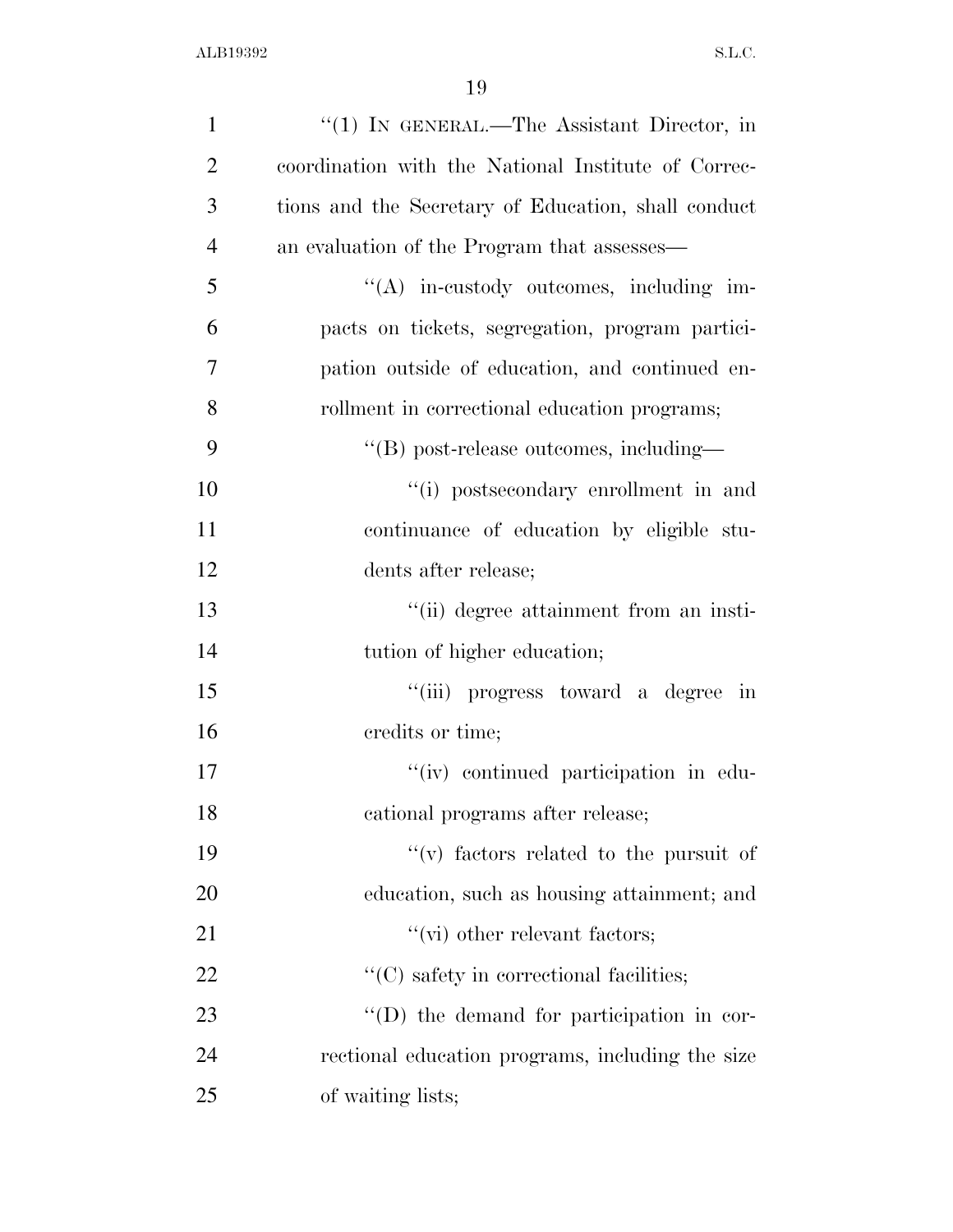| $\mathbf{1}$   | "(E) employment outcomes of participants;                  |
|----------------|------------------------------------------------------------|
| $\overline{2}$ | $\lq\lq(F)$ impacts on recidivism; and                     |
| 3              | $\lq\lq(G)$ other relevant data.                           |
| $\overline{4}$ | DISAGGREGATION.—The data collected<br>(2)                  |
| 5              | through the evaluation required under paragraph (1)        |
| 6              | shall, to the extent practicable, be disaggregated by      |
| 7              | program provider to facilitate selection of eligible       |
| 8              | providers under subsection (b).                            |
| 9              | "(3) STUDENT OUTCOMES.—The evaluation de-                  |
| 10             | scribed in paragraph (1) shall gather data on eligible     |
| 11             | students while incarcerated and for the 3- and 5-          |
| 12             | year periods post-release from incarceration.              |
| 13             | "(4) PARTNERSHIP.—The evaluation described                 |
| 14             | in paragraph (1) shall be conducted in partnership         |
| 15             | with one or multiple external evaluators.                  |
| 16             | "(5) PUBLICATION.—Not later than $180 \text{ days}$        |
| 17             | after the date on which the evaluations required           |
| 18             | under paragraph (1) is completed, the Assistant Di-        |
| 19             | rector shall—                                              |
| 20             | $\lq\lq$ submit the evaluation, including rec-             |
| 21             | ommendations for Program improvements, to                  |
| 22             | Congress; and                                              |
| 23             | $\lq\lq$ (B) publish the evaluation.                       |
| 24             | "(g) MATCHING FUNDS.—The Federal share of the              |
| 25             | cost of an academic program carried out under this section |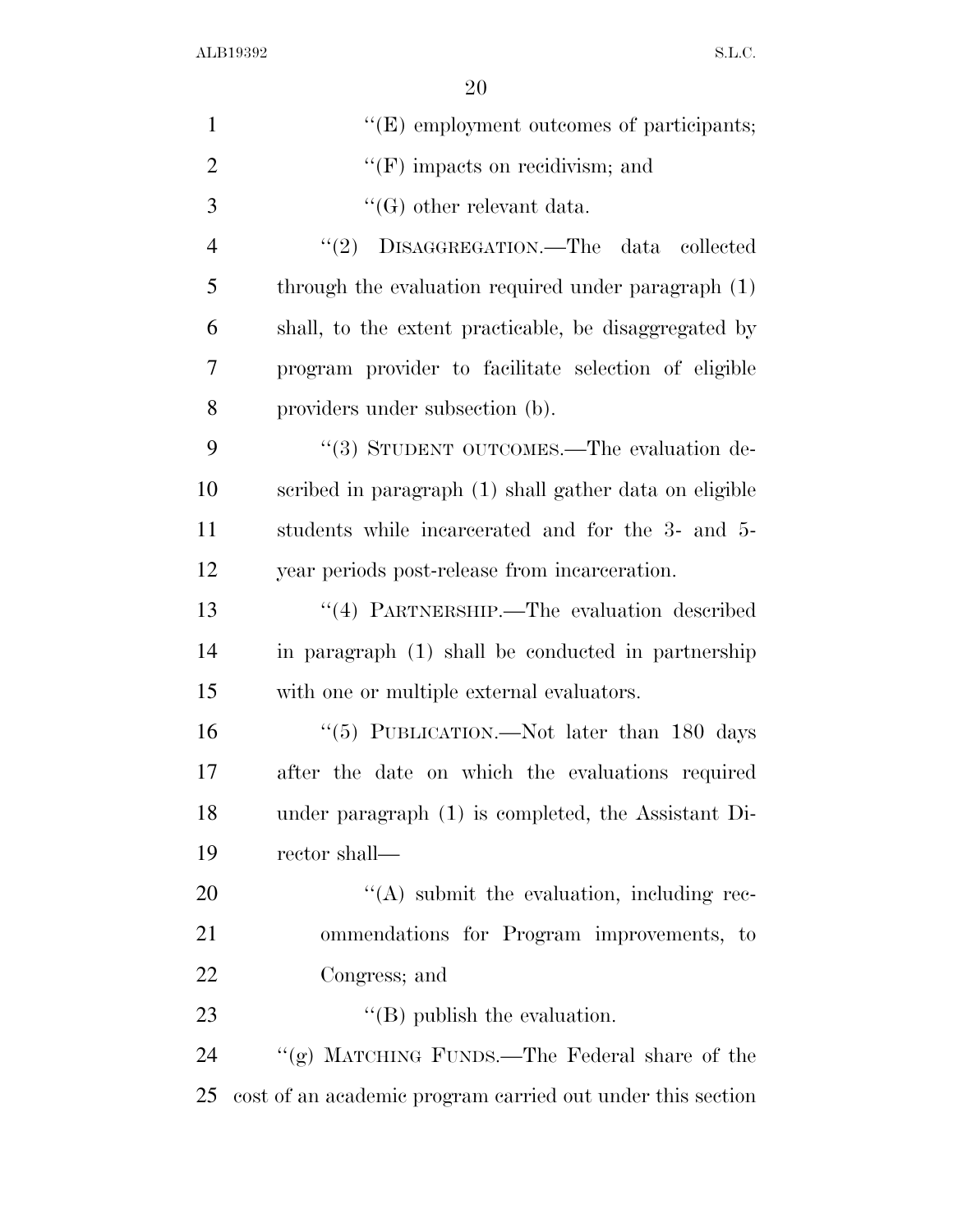may not exceed 75 percent of the total cost of the aca-

 demic program. ''(h) ALLOCATION OF FUNDS.—For fiscal years 2020 through 2026, of the amounts appropriated to the Bureau of Prisons, \$170,000,000 shall be used to carry out sub-6 section (b).". (b) AMENDMENT TO DUTIES OF THE BUREAU OF PRISONS.—Section 4042(a) of title 18, United States Code, is amended—  $(1)$  in subparagraph  $(D)$ —  $(A)$  by striking " $(D)$  establish" and insert-12 ing  $\lq\lq(6)$  establish"; and (B) in clause (ii), by striking ''and'' at the end; (2) by inserting after paragraph (6), as so re- designated, the following:  $\frac{17}{2}$  establish the Office of Correctional Edu- cation required under section 4142; and''; and 19 (3) in subparagraph  $(E)$ , by striking " $(E)$  es- tablish'' and inserting ''(8) establish''. (c) TABLE OF CHAPTERS AMENDMENT.—The table of chapters for part III of title 18, United States Code, is amended by inserting after the item relating to section 307 the following: ''308. Education ....................................................................................... 4141''.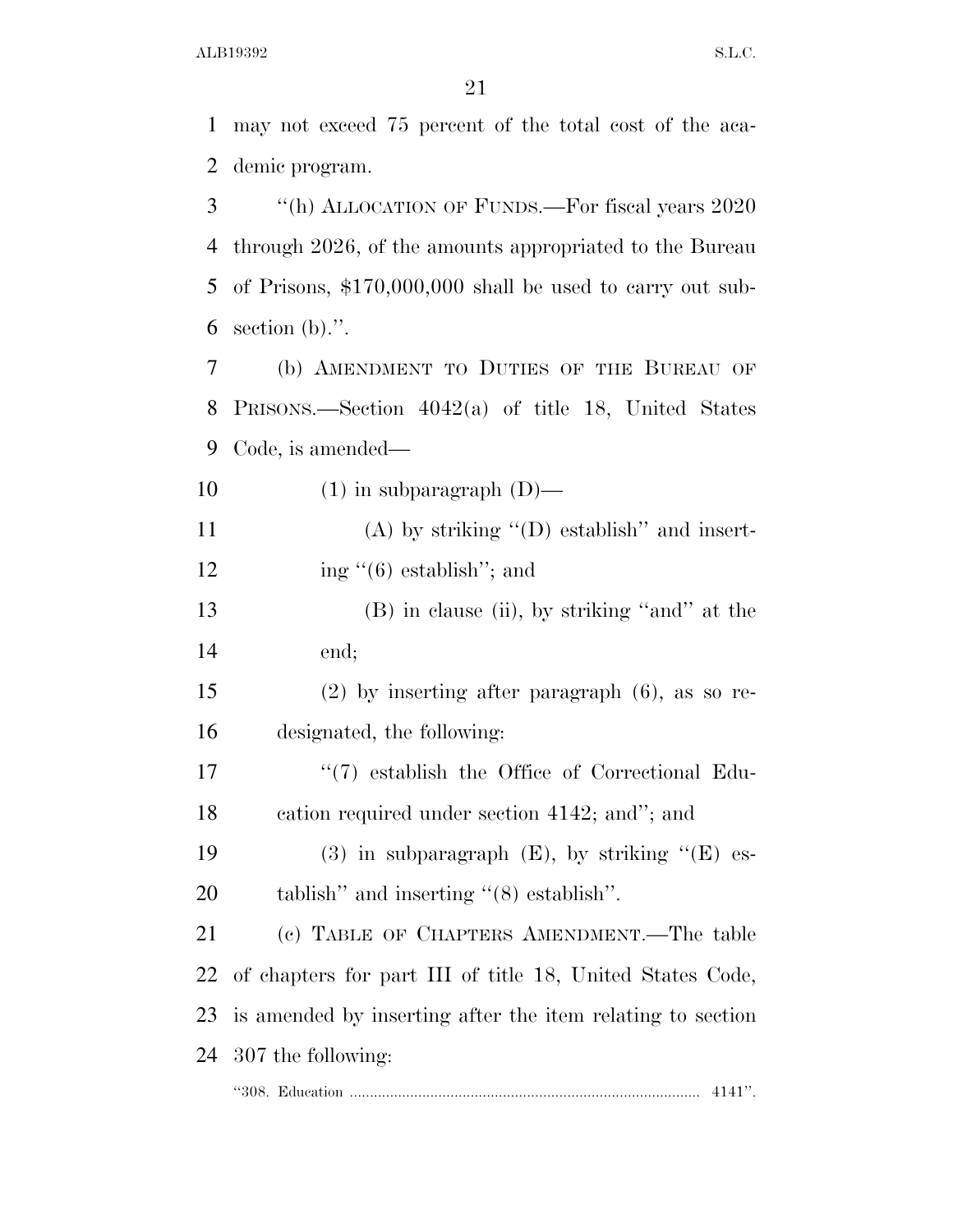## **SEC. 5. CORRECTIONAL EDUCATION RESEARCH, POLICES, AND BEST PRACTICES.**

 (a) IN GENERAL.—The Assistant Director, in col- laboration with relevant Federal agencies, including the Department of Education, State correctional agencies, State and local correctional institutions, civil rights orga- nizations, criminal justice organizations, and research agencies and organizations, shall establish and maintain a clearinghouse for research, policies, and best practices on quality correctional education programs.

 (b) INFORMATION TO THE PUBLIC.—The Assistant Director shall maintain information and resources on the public-facing website of the Bureau of Prisons.

### **SEC. 6. TRAINING AND TECHNICAL ASSISTANCE.**

 (a) IN GENERAL.—The Assistant Director shall use funds available to the Bureau of Prisons to provide State correctional institutions with training and technical assist- ance on developing and implementing policies and proce-dures for quality correctional education programs.

 (b) PARTNERSHIP.—Federal correctional and penal institutions with correctional education programs estab- lished under section 4143 of title 18, United States Code, as added by this Act, may partner with State and local correctional institutions and education providers located in the same State or region to facilitate training and tech-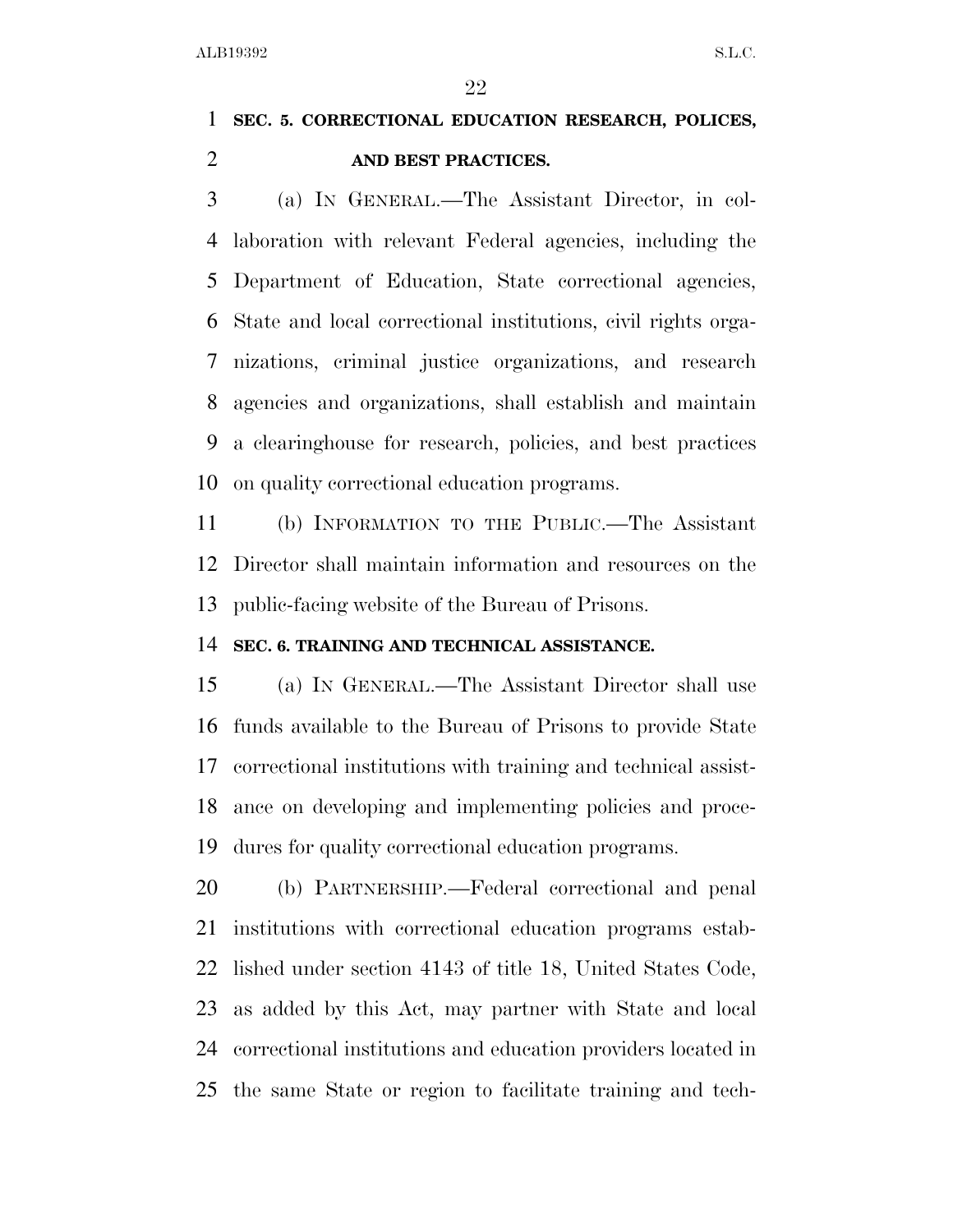nical assistance to improve the quality of correctional edu-cation offered in State prisons.

# **SEC. 7. CORRECTIONAL EDUCATION FOR INCARCERATED VETERANS.**

 (a) IN GENERAL.—The Secretary of Veterans Af- fairs, in coordination with the Director and State correc-tional agencies, shall—

 (1) carry out a program of outreach to inform veterans incarcerated in a Federal or State correc- tional facility about potential eligibility for edu- cational assistance under laws administered by the Secretary, including educational assistance under chapters 30 and 33 of title 38, United States Code;

 (2) ensure that educational assistance under laws administered by the Secretary is available to a veteran who is incarcerated as described in para-graph (1) and otherwise eligible for the assistance;

 (3) assist each veteran who is incarcerated as described in paragraph (1) and eligible for edu- cational assistance under a law administered by the Secretary by connecting the veteran to one or more quality correctional education programs, including the Federal Correctional Education Program estab- lished under section 4143 of title 18, United States Code, as added by this Act, when the veteran is in-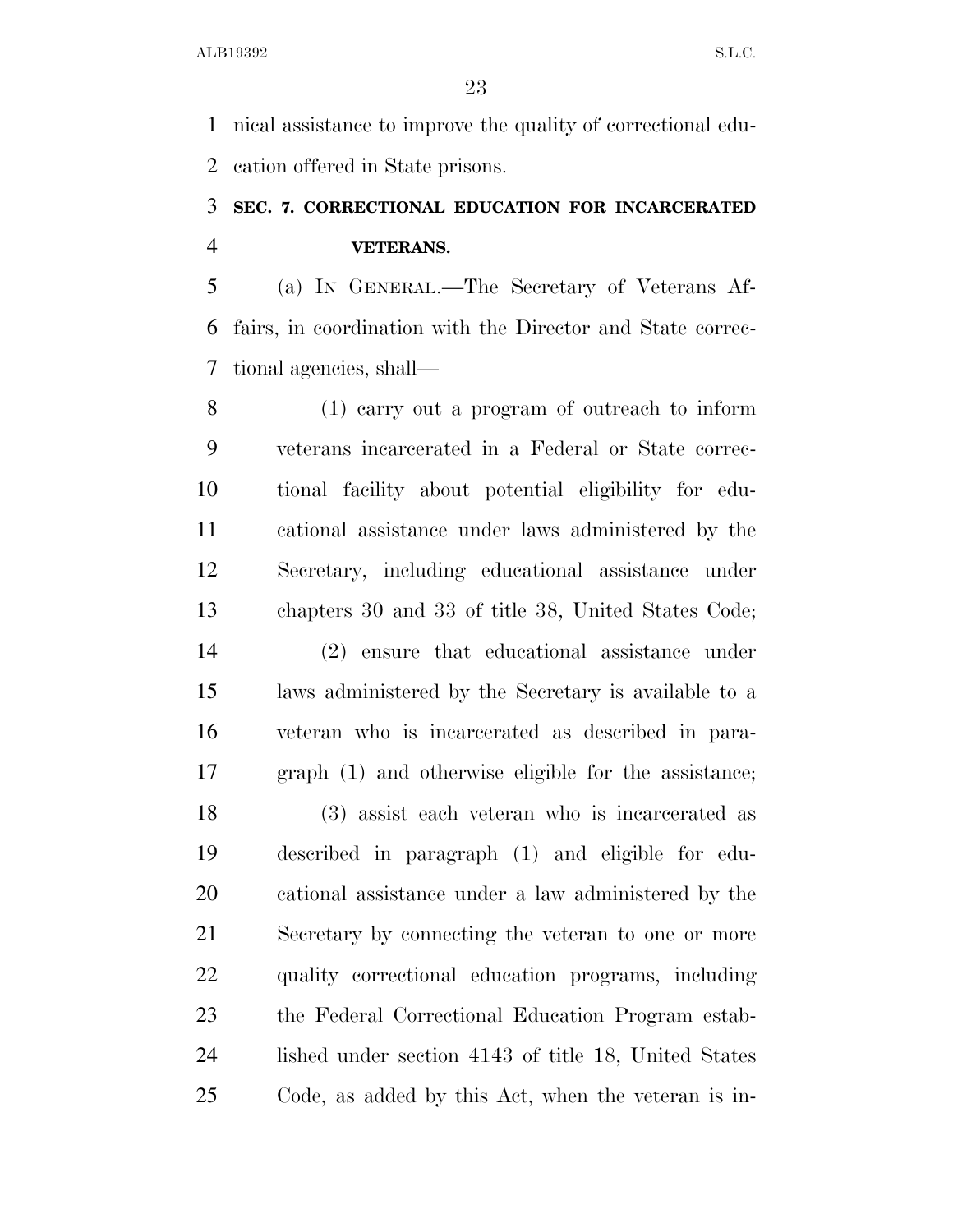| $\mathbf{1}$   | carcerated in a Federal or State correctional facility |
|----------------|--------------------------------------------------------|
| $\overline{2}$ | that provides one or more correctional education       |
| 3              | programs that are approved for the use of such as-     |
| $\overline{4}$ | sistance;                                              |
| 5              | (4) provide financial aid counseling related to        |
| 6              | continued educational enrollment and matriculation     |
| 7              | post-release; and                                      |
| 8              | (5) compile and make available to incarcerated         |
| 9              | veterans a resource guide for incarcerated veterans    |
| 10             | that includes general information about the avail-     |
| 11             | ability, post-release, of-                             |
| 12             | (A) educational assistance available under             |
| 13             | laws administered by the Secretary; and                |
| 14             | (B) job counseling, training, and place-               |
| 15             | ment services available under chapters 41 and          |
| 16             | 42 of title 38, United States Code.                    |
| 17             | (b) LIMITATION ON PROVISION OF EDUCATIONAL AS-         |
| 18             | SISTANCE.                                              |
| 19             | (1) MONTHLY HOUSING STIPEND.—A veteran                 |
| 20             | with a felony conviction who is incarcerated in a      |
| 21             | Federal or State correctional facility may not re-     |
| 22             | ceive, while so incarcerated—                          |
| 23             | (A) any monthly housing stipend under                  |
| 24             | section 3313 of title 38, United States Code; or       |